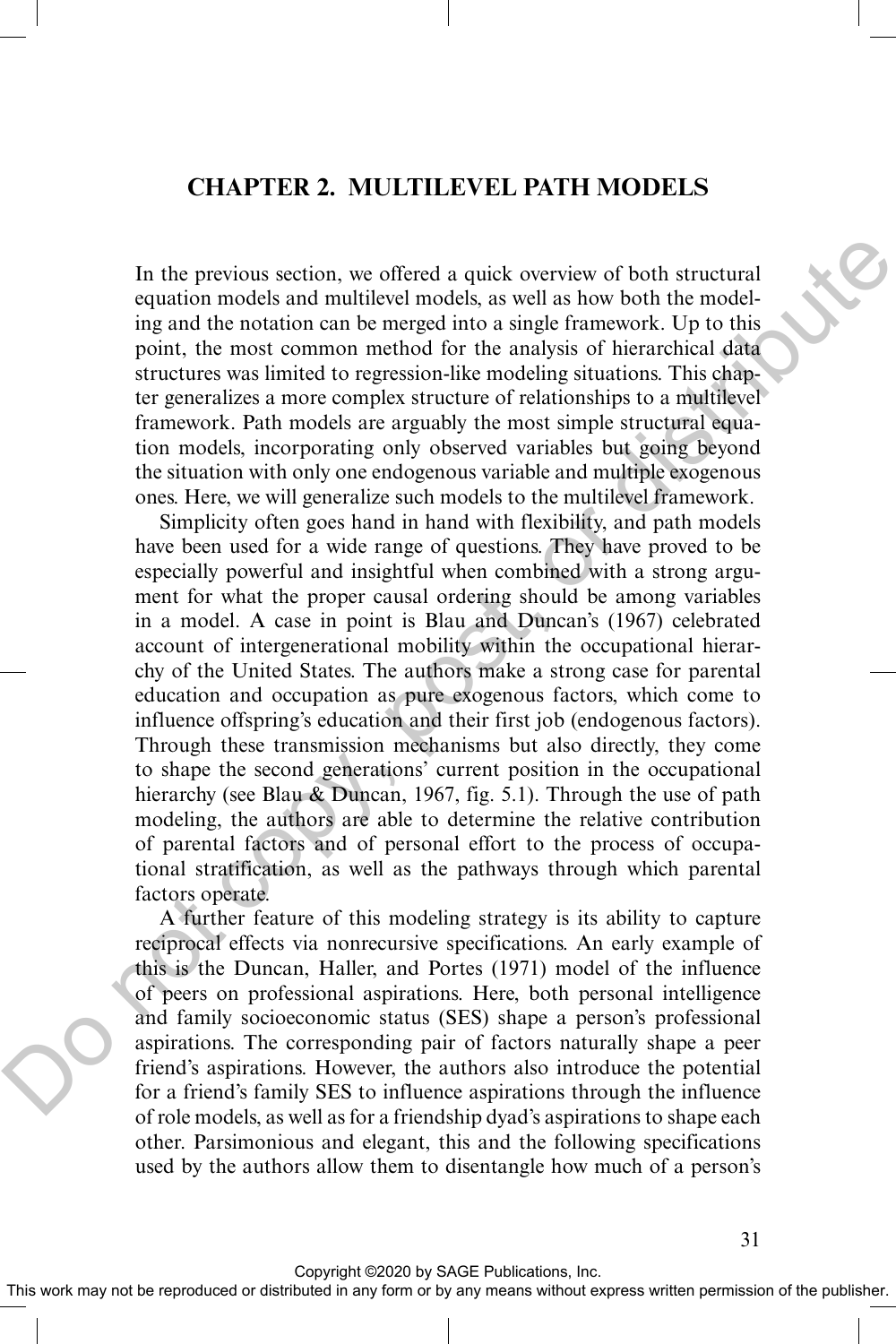professional aspirations are due to personal factors, role models' influence, or peer examples. A final example reveals an oft-forgotten strength of path modeling: the ability to estimate off-diagonal cells in a variancecovariance matrix under the assumption of a properly specified model and then use them further on in the estimation of the model. This is done by Duncan (1968) through the use of multiple sources of data with the goal of estimating cells in the variance-covariance matrix. For the cells where no data source could be used to obtain a measurement due to missing data, an application of path analysis rules produces these covariances based on information already available in the matrix and the model specification (Duncan, 1968, p. 7). As a final step, the model is then estimated using the variance-covariance matrix. These features of path analysis are very portable and powerful in situations where reciprocal effects or associations between predictor variables are suspected to operate. $<sup>1</sup>$ </sup>

Before getting to the substance of the chapter, we urge the reader to revisit the notation conventions presented in Figure 1.1 for SEM models and in Figure 1.4 for MLM models. These ways of graphically describing an MSEM model will be used consistently from now on in most of the specifications we discuss. We also note here that while we sometimes use the terms *predictor* and *predict* to refer to exogenous covariates of a variable and their effect, we do not imply a causal ordering through the use of this language.

We start with an example from Wave 4 of the *World Values Surveys* (WVS), a cross-cultural survey incorporating a reasonably large number of countries for multilevel analysis. Our interest is in citizens' selfexpression values (available in the WVS data), which occupy a central mediating role in a theorized chain of associations that starts with economic development and ultimately produces democratization (see Inglehart & Welzel, 2009). Such values signal that the individual assigns high importance to participation in decision making, to expression of one's individuality as opposed to conformism, to environmental responsibility, and to tolerance of alternative lifestyles. As a theoretical curiosity, but also as a practical question, we are interested in who are the individuals most likely to exhibit high levels of such self-expression values. Given their heightened predisposition to press authoritarian regimes for increasing political openness, identifying individual-level or paramotons in a tantaries of the model<br>in the desirurgity are the signal of a properly specified model<br>and then the threm further on in the estimation of a properly specified model<br>and then use them further on in the e

Copyright ©2020 by SAGE Publications, Inc.

<sup>&</sup>lt;sup>1</sup> The reader can find more examples like these in Wolfle (2003).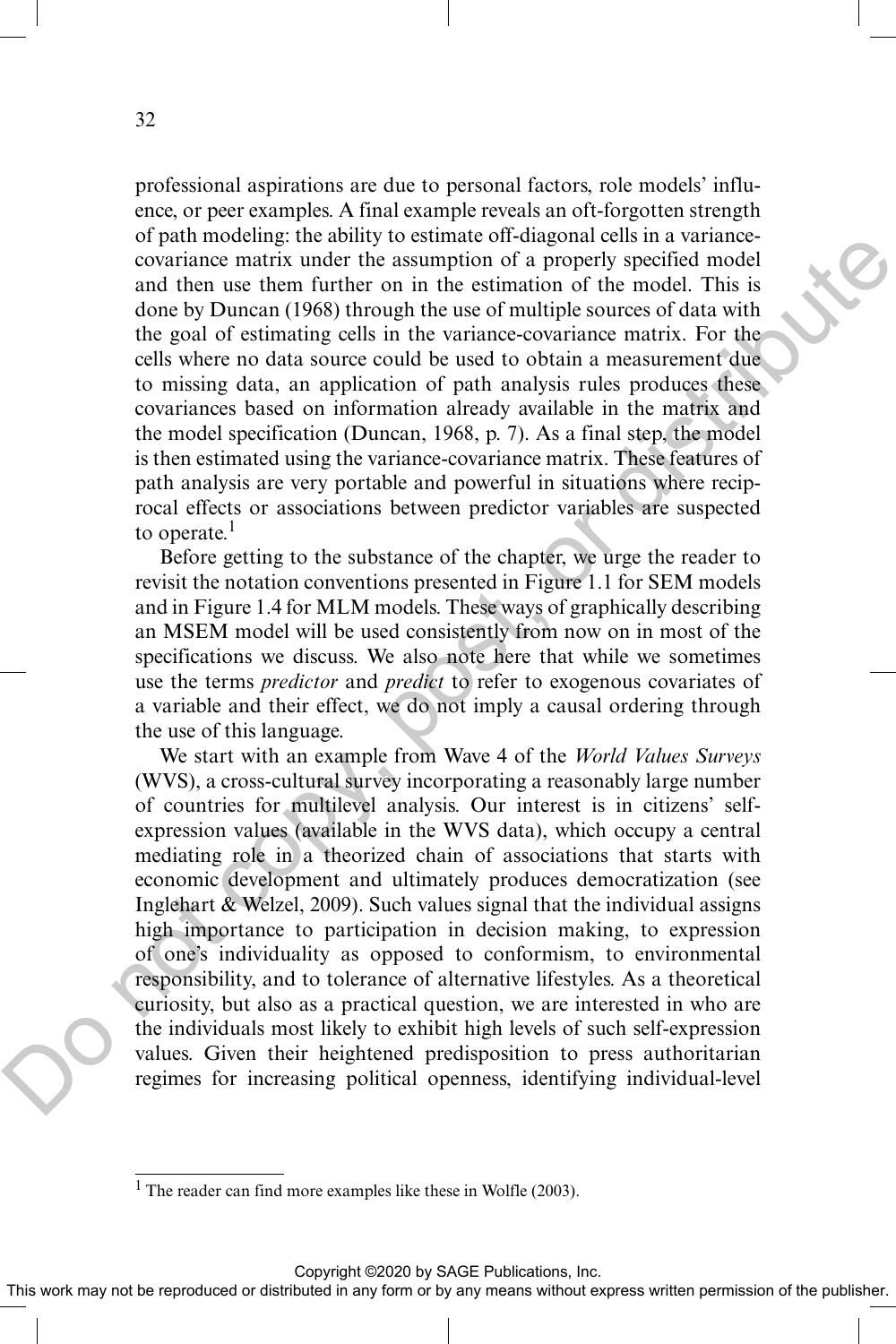| Code                                                                                                                                                   | Item                                                                                                                                                                                                                                           | <b>Response Scale</b>                                                                                          |  |  |  |
|--------------------------------------------------------------------------------------------------------------------------------------------------------|------------------------------------------------------------------------------------------------------------------------------------------------------------------------------------------------------------------------------------------------|----------------------------------------------------------------------------------------------------------------|--|--|--|
| Individual level                                                                                                                                       |                                                                                                                                                                                                                                                |                                                                                                                |  |  |  |
| SEV                                                                                                                                                    | Emphasis on the importance<br>of civic activism, subjective<br>well-being, tolerance and trust,<br>personal autonomy, and<br>choice (Inglehart & Baker,                                                                                        | Scale approx. ranging in the<br>sample from $-1$ to 3.16                                                       |  |  |  |
|                                                                                                                                                        | 2000)                                                                                                                                                                                                                                          |                                                                                                                |  |  |  |
| AGE                                                                                                                                                    | Respondent's age                                                                                                                                                                                                                               | Numeric, ranging from 15 to<br>101                                                                             |  |  |  |
| INC                                                                                                                                                    | Respondent's household<br>income                                                                                                                                                                                                               | Ordinal scale, ranging from<br>1 to 10 (deciles)                                                               |  |  |  |
| <i>EDU</i>                                                                                                                                             | Respondent's highest<br>educational level                                                                                                                                                                                                      | Ordinal scale, ranging from<br>1 ("inadequately completed<br>elementary") to 8 ("univer-<br>sity with degree") |  |  |  |
| Country level                                                                                                                                          |                                                                                                                                                                                                                                                |                                                                                                                |  |  |  |
| <b>GDP</b>                                                                                                                                             | Country's gross domestic<br>product/capita, adjusted by<br>purchasing power parity, in<br>current international dollars                                                                                                                        | Numeric, ranging in the<br>sample from approx. 1,000<br>to 75,000                                              |  |  |  |
|                                                                                                                                                        | <i>Note:</i> Original variable names from the WVS data set are survself (SEV), X003 (AGE), X047<br>$(INC)$ , and X025 ( <i>EDU</i> ). Original variable name from QoG data set, January 2016 version, is<br>$\texttt{wdi\_gdppcpppcur}$ (GDP). |                                                                                                                |  |  |  |
| factors connected to such values can help us better explain the appear-                                                                                |                                                                                                                                                                                                                                                |                                                                                                                |  |  |  |
|                                                                                                                                                        | ance of pressures for change in a country. At a deeper level of analysis,                                                                                                                                                                      |                                                                                                                |  |  |  |
|                                                                                                                                                        | also identifying the systemic characteristics associated with a greater                                                                                                                                                                        |                                                                                                                |  |  |  |
|                                                                                                                                                        | preponderance of such values could help advocacy organizations better                                                                                                                                                                          |                                                                                                                |  |  |  |
|                                                                                                                                                        | target their democracy promotion efforts.                                                                                                                                                                                                      |                                                                                                                |  |  |  |
|                                                                                                                                                        | The multilevel data structure at hand is one where individuals are                                                                                                                                                                             |                                                                                                                |  |  |  |
|                                                                                                                                                        | grouped within countries. The variables at Level 1 are, first, a con-                                                                                                                                                                          |                                                                                                                |  |  |  |
| structed scale of self-expression values, available in the original data                                                                               |                                                                                                                                                                                                                                                |                                                                                                                |  |  |  |
| set; here, higher scores denote an individual's greater emphasis on self-<br>expression. We also have in the data an individual's income, ranging from |                                                                                                                                                                                                                                                |                                                                                                                |  |  |  |
|                                                                                                                                                        | 1 to 10 (in income decise) as well as ago (magayred in decodes and                                                                                                                                                                             |                                                                                                                |  |  |  |

**Table 2.1** List of Variables From *World Values Surveys* Example

The multilevel data structure at hand is one where individuals are grouped within countries. The variables at Level 1 are, first, a constructed scale of self-expression values, available in the original data set; here, higher scores denote an individual's greater emphasis on selfexpression. We also have in the data an individual's income, ranging from 1 to 10 (in income deciles), as well as age (measured in decades and rescaled, so that 0 denotes 1.8 decades) and the highest educational level attained (a variable with eight ordered categories). At the country level, gross domestic product (GDP) per capita, adjusted by purchasing power

Copyright ©2020 by SAGE Publications, Inc.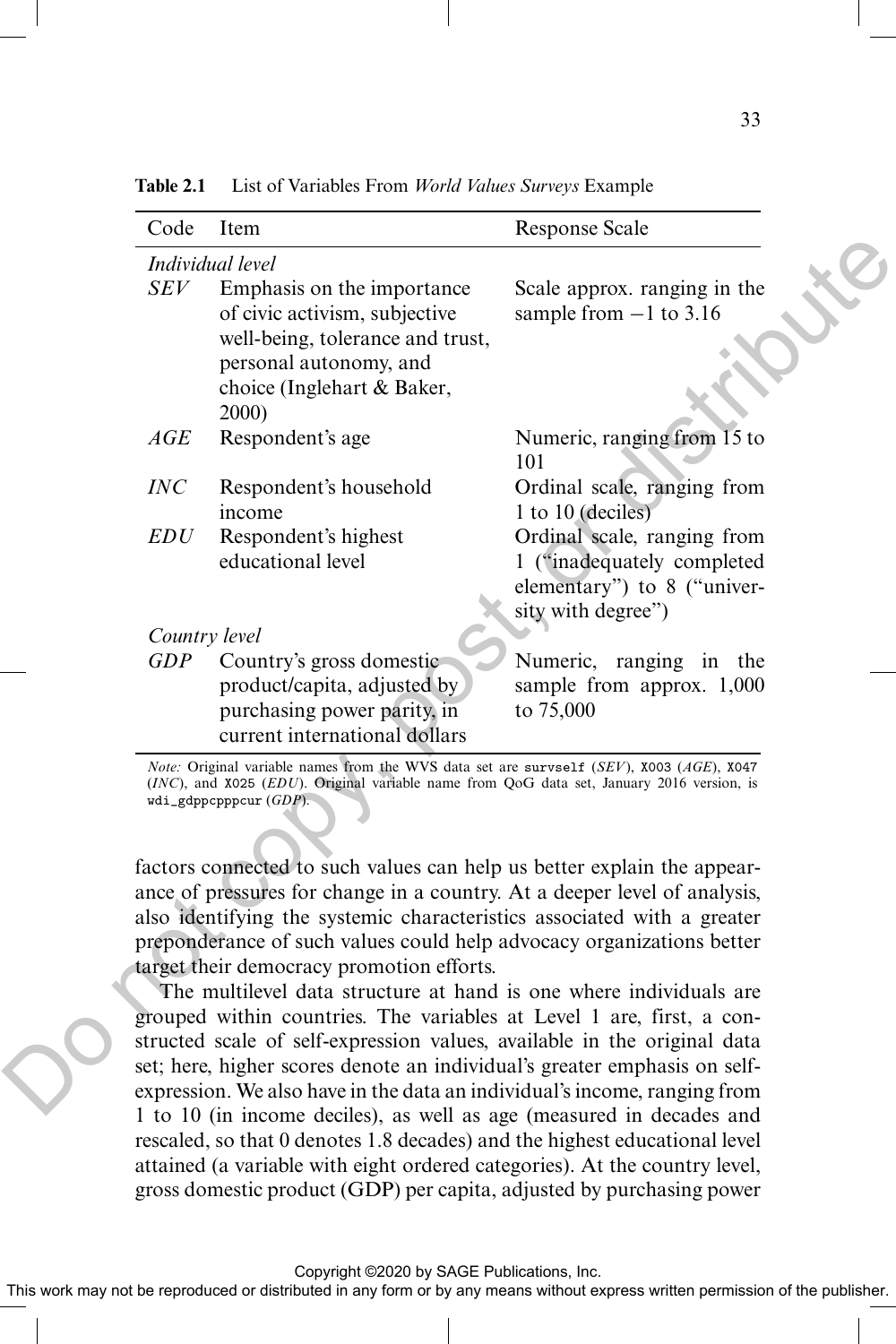parity (PPP), expressed in constant international dollars, is obtained from the *World Development Indicators*. Following conventions in the literature, the natural logarithm of GDP was used to eliminate model convergence issues, achieve normality of the variable and potentially also the residuals, and ensure that the relationships are closer to linear. In the interest of simplicity, all models were estimated on a sample of 42,619 respondents from 55 countries. This was ensured by performing listwise deletion for missing information prior to estimation.

Our example is admittedly pared down, with only four exogenous covariates for self-expression values. The primary reason for this is the need to keep model specifications and figures at a manageable size and complexity. At the same time, though, our specification captures the core features of most real-life MSEMs. As the reader will see in the following sections, even with such a reduced model, we are able to offer tentative answers to what are the individual-level and country-level factors associated with high self-expression values. It is important to note that the example could be expanded with the addition of further constructs of interest into the model, but the amount of results to be interpreted would grow along. In summary, we find the specification to be a suitable teaching device but falls far short of a causally identified and properly specified model for self-expression values at the individual level. means the manuri of smith of the resident of manner invectors and ensire a more associated in the resident of the resident of the resident in the resident interact of smithein state the mean of the mean interact of smithe

## **Multilevel Regression Example**

When confronted with a hierarchical data structure and with the previously mentioned set of theoretical questions, the first instinct of the applied data analyst would likely be to use a standard multilevel model. With this data configuration, the analyst can be confident that the standard errors produced by the model are accurate and that any effect of contextual exogenous covariates on the individual-level dependent variable (DV) would be accurately estimated. A very simple model, for demonstration purposes, might be to regress self-expression values on income, education, and age at the individual level and GDP per capita at the country level. This is precisely the type of model used by Welzel and Inglehart (2010) in their investigation of what drives self-expression values.

A presentation of the model in diagram form, along with the estimated parameters, can be seen in Figure 2.1. The results are plausible, albeit based on an underspecified model. All three exogenous covariates are statistically significant, with effects in the expected direction:

Copyright ©2020 by SAGE Publications, Inc.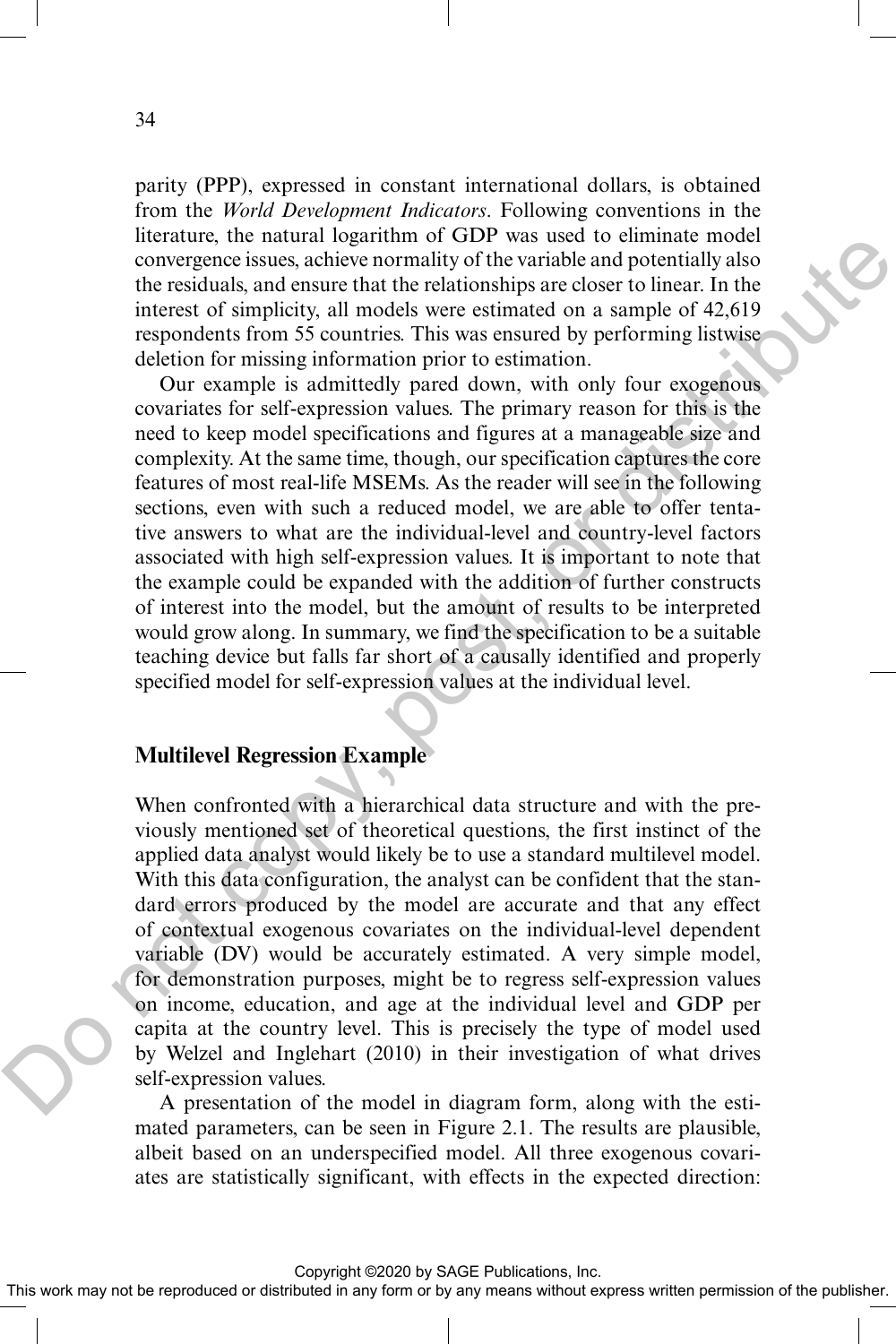

**Figure 2.1** Standard Multilevel Regression Model Specification (unstandardized results reported)

Individuals with a higher level of education exhibit, on average, a greater extent of self-expression values, as do individuals with higher incomes. In a similar way, older individuals display lower levels of such values, although we are unable to say based on this specification whether we are dealing with an age or a cohort effect. More important, although we only use one wave of the WVS, the effects we find are in the range of what Welzel and Inglehart (2010) find, even though their model is slightly more complex and is estimated on three WVS waves. In addition, at the Level 2, GDP per capita *positively* affects the extent to which an individual manifests self-expression values: Wealthier countries also display higher average levels of self-expression values in the population. Further work certainly awaits the applied modeler: testing alternative specifications, arriving at a best-fitting model, inspecting residuals, and so on. Should the final model pass all "quality checks," however, the investigation of the modeler concludes with the final interpretation of coefficients.

It is important to point out that the alternative specifications tried by our researcher all presume direct associations between each exogenous covariate and the outcome, and all estimate direct effects of these variables on the outcome. In many situations, though, this approach clearly ignores linkages that can exist among exogenous variables themselves.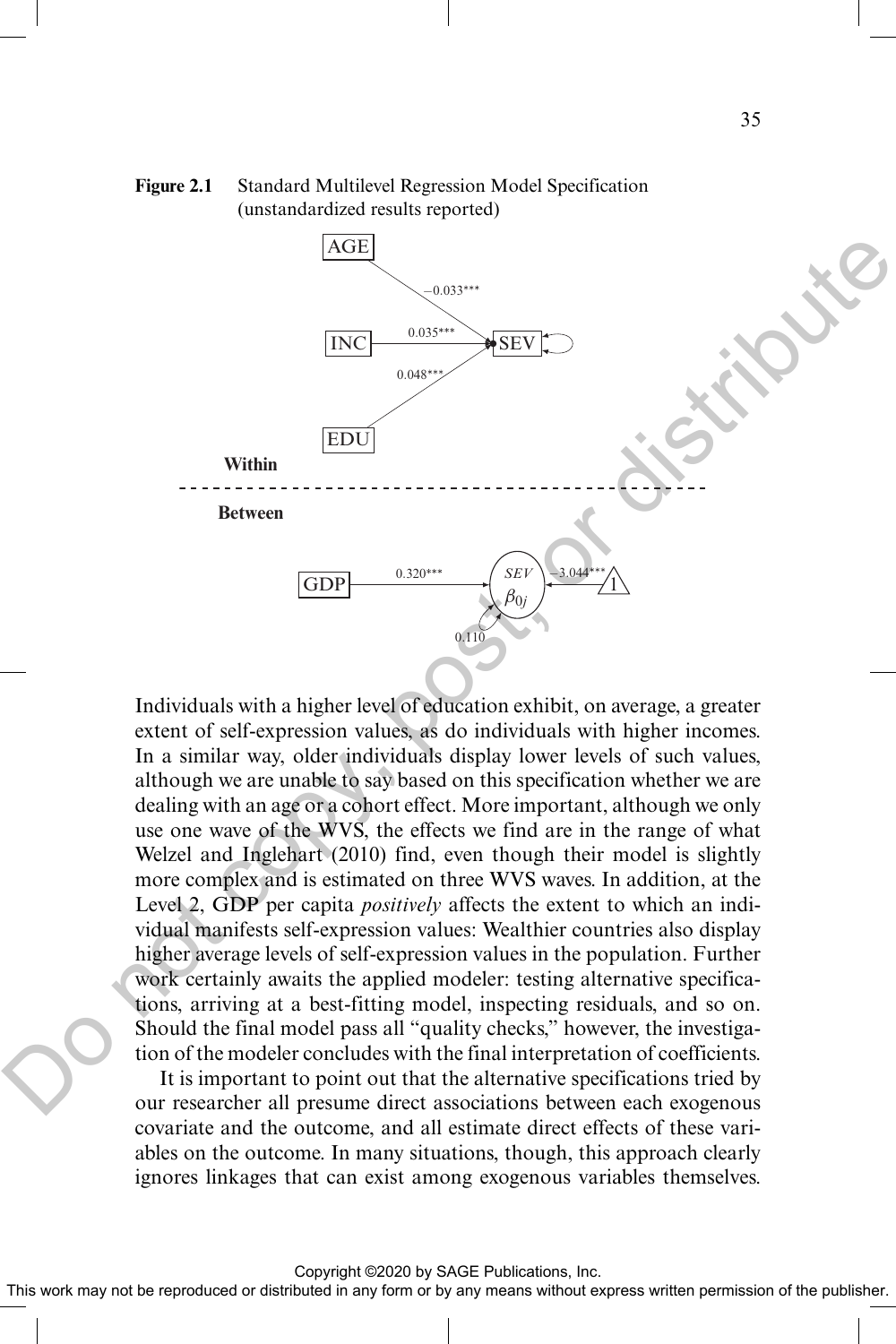In standard analyses of turnout at the individual level, education is an explanatory factor for turnout and for political efficacy, itself a determinant of turnout. It is also plausible to conceive of social class as directly explaining party choice, due to exposure to party mobilization efforts or pressure from social networks, as well as predicting issue position, which itself comes to guide party choice. Finally, in our simplified example, age is not solely an explanatory factor for self-expression values but also for the level of education attained.

In the case of such direct and indirect statistical associations, the standard modeling approach for the past four decades has been to employ a structural equation model. In such a specification, income, education, and age could not only explain self-expression values but also be connected to each other (e.g., age to education). This effectively turns education from a purely exogenous predictor to an endogenous one. While the theory and estimation routines behind the standard SEM approach are solidly established, these would be of only limited use in our case. The presence of data on multiple level of analysis, with individuals clustered in countries, means that standard errors will be inefficient, and by implication, significance tests produced by the standard SEM toolbox would be imprecise. Using the example of GDP per capita, our analysis would treat all 42,619 members of the sample as contributing unique pieces of information to the final estimated quantity and its uncertainty. However, this is clearly wrong, as for *GDP* we only have 55 measurements, one for each country in our sample. While not as serious, the same problem plagues the estimates for other exogenous and endogenous variables in our model. atesiminari or tunnits. It is any paralasie to concert to social case<br>at sitredly explaining party choice, due to exposure to party mobilization dents of restant from social atevotics, as well as predicting issues position

The analyst is then faced with a dilemma: either obtain accurate estimates of effect and uncertainty through an MLM model, at the cost of ignoring the larger structure of associations in the model, or model this structure properly through the use of a SEM, at the cost of estimates that ignore the data clustering. In the following sections, we present a few model specifications that allow the researcher to overcome the dilemma posed here and add additional modeling flexibility through the inclusion of variables (both causes and consequences) at the second level of analysis.

#### **Random Intercepts Model**

The model specification upon which we base our initial discussion is presented in Figure 2.2, depicting a standard setup for a multilevel path model. A respondent's position on the self-expression values scale is regressed on income, age, and education, while age is a covariate of

Copyright ©2020 by SAGE Publications, Inc.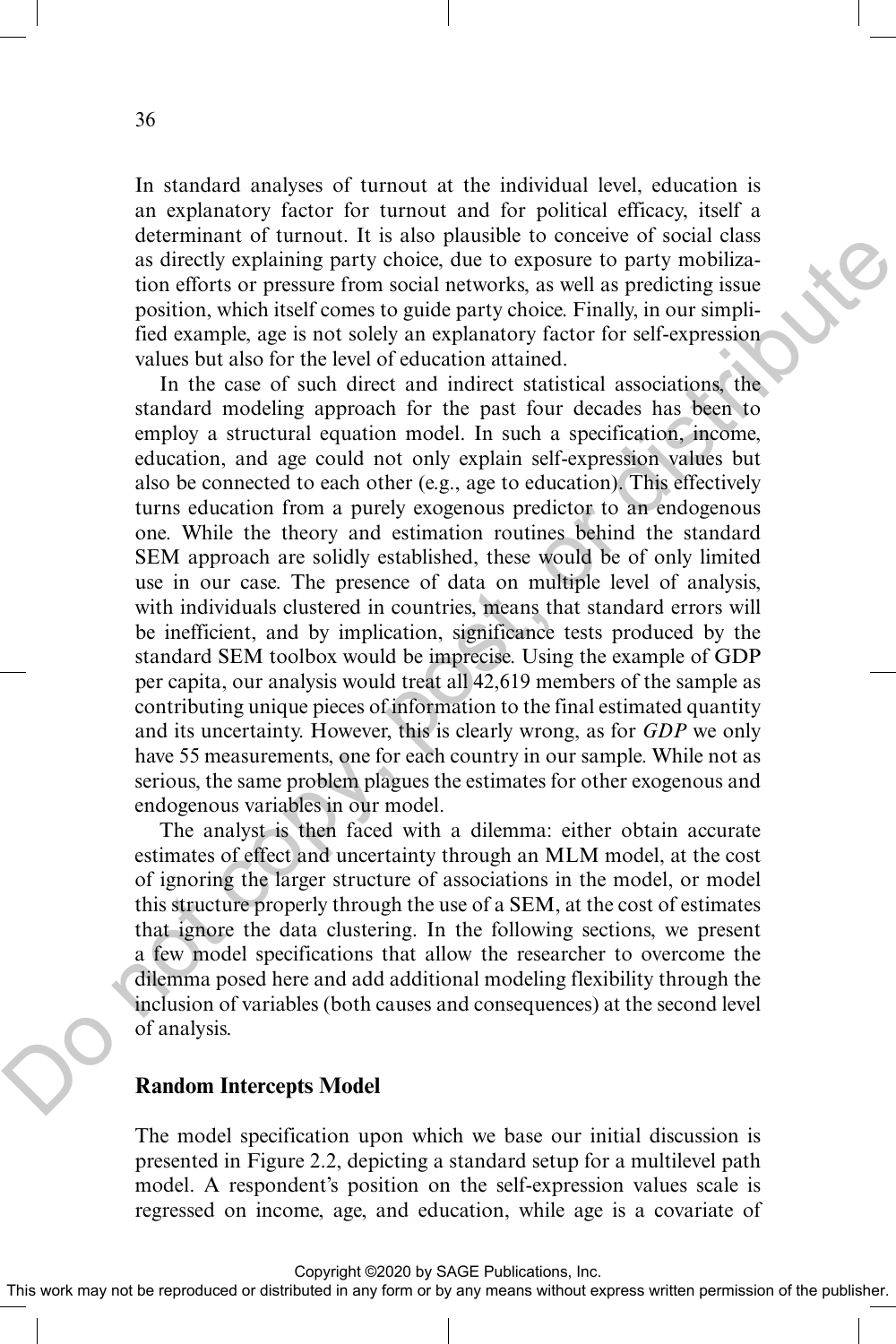#### **Figure 2.2** Standard Path Model



education, and education and age are explanatory factors for a person's income. In this model, therefore, income, education and self-expression values are endogenous variables while age is exogenous. The structure of relationships is presented in notation form in Equation 2.1. In a sense, this is a mediation model (Iacobucci, 2008) where the impact of education and age on self-expression values is mediated by income and education, respectively. In this model, we also control for the impact of age on income, which only has an indirect effect on self-expression.

$$
\begin{cases}\nSEV_{ij} = \frac{SEV}{\beta_{0j}} + \frac{SEV}{\beta_{1j}}INC_{ij} + \frac{SEV}{\beta_{2j}} EDU_{ij} + \frac{SEV}{\beta_{3j}} AGE_{ij} + \frac{SEV}{\varepsilon_{ij}} \\
INC_{ij} = \frac{INC}{\beta_{0j}} + \frac{INC}{\beta_{1j}} EDU_{ij} + \frac{INC}{\beta_{2j}} AGE_{ij} + \frac{INC}{\varepsilon_{ij}} \\
EDU_{ij} = \frac{EDU}{\beta_{0j}} + \frac{EDU}{\beta_{1j}} AGE_{ij} + \frac{EDU}{\varepsilon_{ij}}\n\end{cases}
$$
\n(2.1)

At this point, the model at hand is nothing more than a structural equation model. But we know that individuals in the data set are from their respective countries. To account for the potential bias that emerges from hierarchical data, if ignored, we allow the intercepts in this model to vary across countries. We believe that although the impact of age on education and that of education on self-expression values is roughly the same for each country, the baseline levels of education and selfexpression values are different between countries. We hope that most

Copyright ©2020 by SAGE Publications, Inc.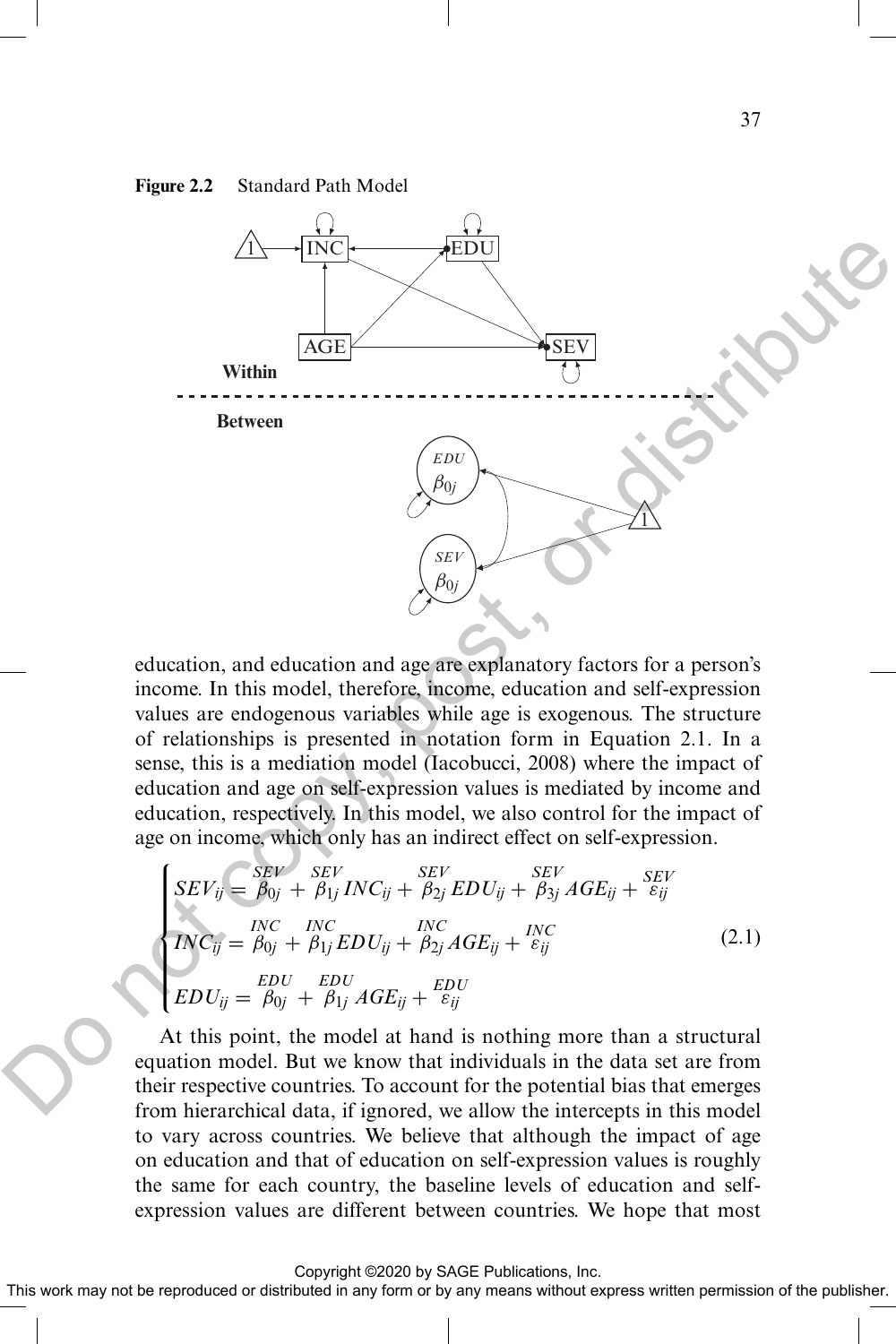readers would consider this statement plausible, at least with respect to education. For this reason, these intercepts are allowed to vary across countries. It could also be argued that the variances of income could be interesting, but given the standardization of the variable into deciles, the interpretation of the effect (especially on the country level) would be quite difficult. Hence, for the purposes of this exercise, we are treating this variable as a control and not as one with substantive interest, and we are omitting all estimated random effects.

Here we allow the variance of the above mentioned intercepts at the between-country level. By doing so, in MSEM estimation, we split the total covariance matrix into two: one within and one between clusters. They are additive (meaning, the total covariance is the sum of within and between covariances) and uncorrelated (B. O. Muthén, 1994). We also add a predictor on the country level to explain variation in both of the varying intercepts: GDP per capita. The six slopes at the Level 1 (one for income, two for education, and three for age) are not allowed to vary between countries. These relationships are presented in Equation 2.2, where we follow the convention introduced by Snijders and Bosker (1999) of denoting fixed intercepts and slopes with a Level 2  $\gamma$  rather than a Level 1  $\beta$ .

countants. The total also of a gradient due with anialness of the interesting, but given the standardization of the variable into deciles, the interpretation of the effect (especially on the country level) would be quite difficult. Hence, for the purposes of this exercise, we are treating this variable as a control and not as one with substantive interest, and we are omitting all estimated random effects.

\nHere we allow the variance of the above mentioned intercepts at the between-courtry level, by doing so, in MSSM estimation, we split the total covariance matrix into two: one within and one between clusters. They are additive (meaning, the total covariance is the sum of within and between covariances) and uncorrelated (B. O. Mutthen, 1994). We also add a prediction on the country level to explain variation in both of the varying intercepts: GDP per capita. The six slopes at the Level 1 (one for income, two for education, and three for age) are not allowed to vary between countries. These relationships are presented in Equation 2.2, where we follow the convention introduced by Snijders and Bosker (1999) of denoting fixed intercepts and slopes with a Level 2 *γ* rather than a Level 1 *β*.

\nSET: 
$$
\begin{cases}\n\frac{SEV}{\beta_{1j}} = \frac{SEV}{Y10} \\
\frac{SEV}{\beta_{1j}} = \frac{SEV}{Y10} \\
\frac{SEV}{\beta_{1j}} = \frac{SEV}{Y10} \\
\frac{SEV}{\beta_{1j}} = \frac{SEV}{Y10} \\
\frac{SEV}{\beta_{1j}} = \frac{SEV}{Y10} \\
\frac{SEV}{\beta_{1j}} = \frac{NEV}{Y10} \\
\frac{EDV}{\beta_{1j}} = \frac{NEU}{Y10} \\
\frac{EDU}{\beta_{1j}} = \frac{NEU}{Y10} \\
\frac{EDU}{\beta_{1j}} = \frac{NEU}{Y10} \\
\frac{EDU}{\beta_{1j}} = \frac{NEU}{Y10} \\
\frac{EDU}{\beta_{1j}} = \frac{NEU}{Y10} \\
\frac{EDU}{\beta_{1j}} = \frac{NEU}{Y10} \\
\frac{EDU}{\beta_{1j}} = \frac{NEU}{Y10} \\
\frac{EDU}{\beta_{1j}} = \frac{NEU}{Y10} \\
\frac{EDU}{\beta_{1j}} = \frac{NEU}{Y10} \\
\frac{EDU}{\beta_{1j}} = \frac{NEU}{Y10} \\
\frac{EDU}{\beta_{1j}} = \frac{NEU}{Y10} \\
\frac{EDU}{\beta_{1j}} = \frac{NEU}{Y10} \\
\frac{EDU}{\beta_{1j}} = \frac{NEU}{Y10
$$

Copyright ©2020 by SAGE Publications, Inc.

This work may not be reproduced or distributed in any form or by any means without express written permission of the publisher.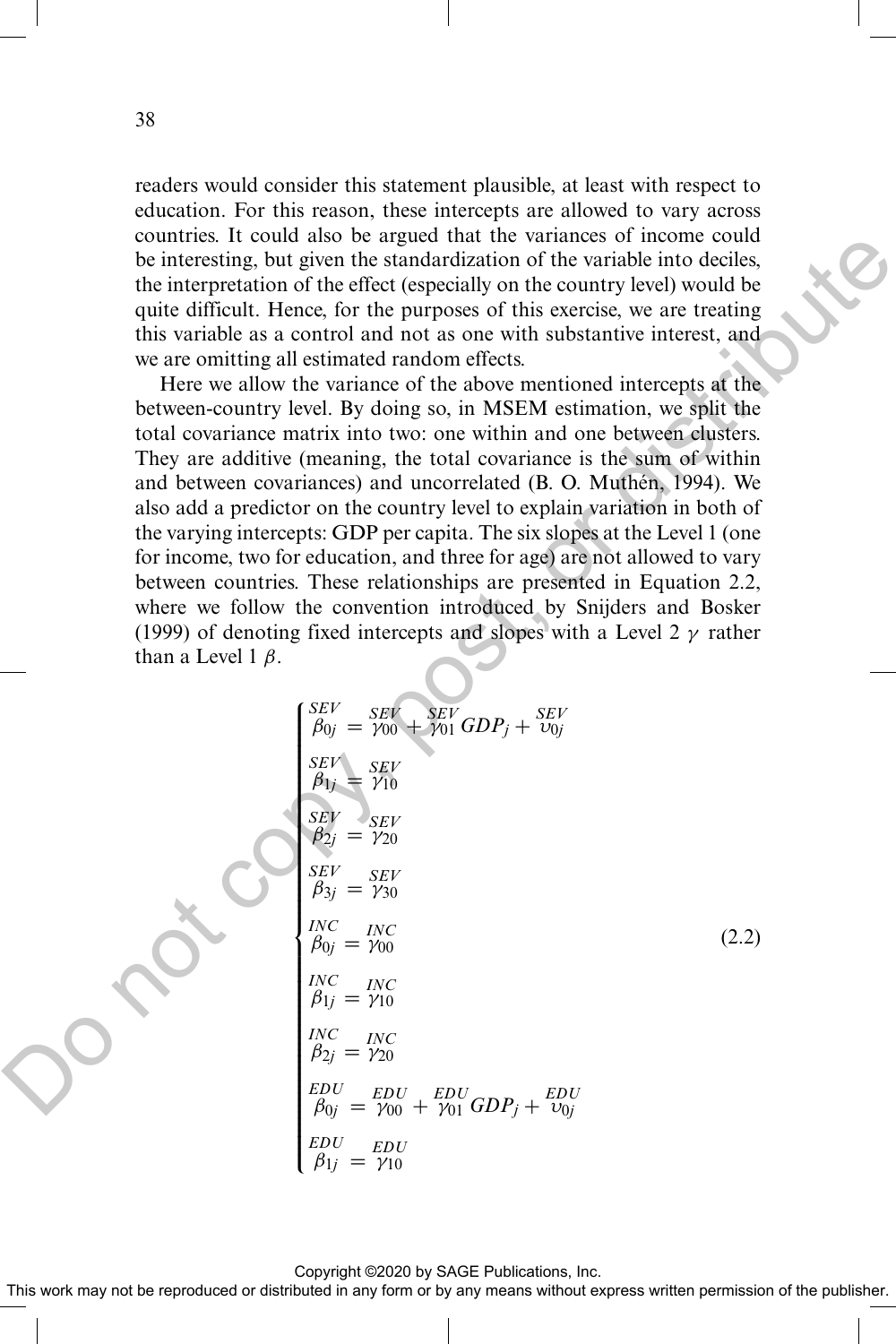The extended form of the model, for each Level 1 equation, then becomes the specification shown in Equation 2.3.

$$
\begin{cases}\nSEV_{ij} = \frac{SEV}{\gamma_{00}} + \frac{SEV}{\gamma_{10}}INC_{ij} + \frac{SEV}{\gamma_{20}} EDU_{ij} + \frac{SEV}{\gamma_{30}} AGE_{ij} + \\
\quad + \frac{SEV}{\gamma_{01}} GDP_{j} + \frac{SEV}{\nu_{0j}} + \frac{SEV}{\varepsilon_{ij}} \\
INC_{ij} = \frac{INC}{\gamma_{00}} + \frac{INC}{\gamma_{10}} EDU_{ij} + \frac{INC}{\gamma_{20}} AGE_{ij} + \frac{INC}{\varepsilon_{ij}} \\
EDU_{ij} = \frac{EDU}{\gamma_{00}} + \frac{EDU}{\gamma_{10}} AGE_{ij} + \frac{EDU}{\gamma_{01}} GDP_{j} + \frac{EDU}{\nu_{0j}} + \frac{EDU}{\varepsilon_{ij}}\n\end{cases}
$$

For convenience, the model is also presented in graphical form in Figure 2.3, with estimates from the model included. Much like the simple multilevel model, we see that age exerts a direct effect on self-expression values  $({}_{730}^{SEV}$  = -0.033<sup>\*\*\*</sup>). But it is also clear that some originally independent variables of *SEV* turn into endogenous variables themselves; for instance, age has a significant impact on education  $\binom{EDU}{Y10} = -0.297***$ ).

#### **Figure 2.3** Multilevel Path Model With Random Intercepts (unstandardized results reported)



Copyright ©2020 by SAGE Publications, Inc.

This work may not be reproduced or distributed in any form or by any means without express written permission of the publisher.

(2.3)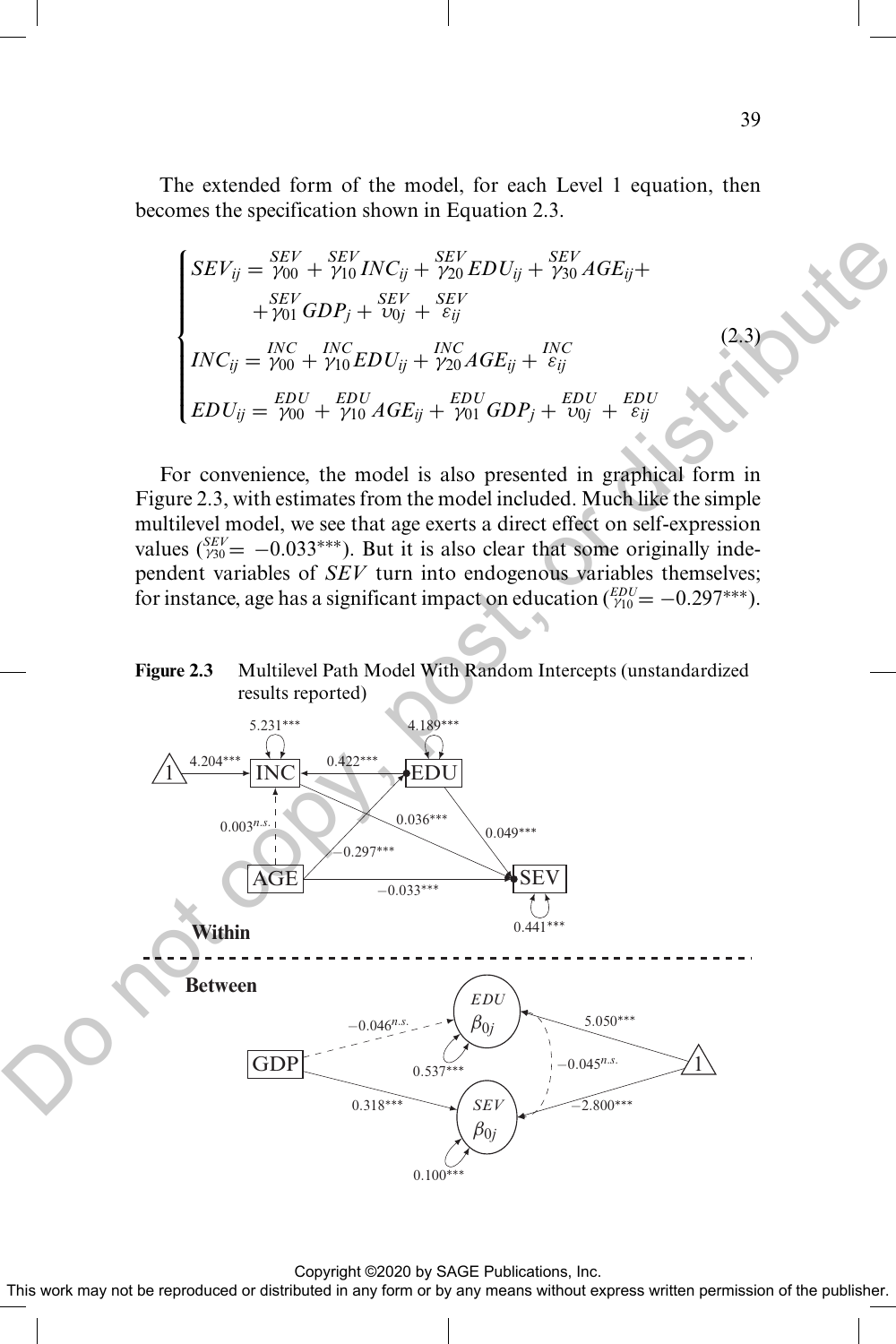This potentially accounts for some indirect effects the multilevel model completely misses, since it only estimates direct relationships between each covariate and the outcome. Here, this is clearly not the case. The negative effect of age on education is likely explained by the fact that educational opportunities have only recently expanded in a substantial number of countries in our sample. This means that younger people in the population are, on average, more educated than those who are older, leading to the negative estimate we observe.

Moving on to the between level, at the bottom part of Figure 2.3, in this model specification, GDP per capita has a positive impact on the intercept of self-expression values (or, we can also say, directly affects self-expression values) but does not affect educational attainment. It would appear, then, that wealthier countries have a higher level of selfexpression values, even after we control for individual-level factors, including income. However, this effect is not due to higher average levels of education in these countries, as richer and poorer countries have roughly similar levels of educational achievement. One explanation might reside in the type of education that richer and poorer countries tend to emphasize. We speculate that wealthier countries emphasize a liberal arts education to a greater degree than do poorer ones. This promotes some of the attitudes that constitute the self-expression cluster, such as self-expression and importance allocated to participation. Lower GDP countries, on the other hand, emphasize this type of education less. In turn, their curriculum is geared more toward memorization and exact sciences. To sum up, we suspect that it is the content of education that is different in countries at different GDP levels, rather than the absolute number of years of education. eara violunial on the outcome. There, units be taken the contract of a gas one duration is likely explained by the fact that<br>educational opportunities have only recently expanded in a substantial<br>number of countries in our

For full disclosure, we need to note that the figure has one additional estimated parameter that is not represented in the equation in the interest of parsimony and simplicity. This is the covariance between the intercepts of *EDU* and *SEV* that are allowed to vary across Level 2 units, depicted in the between part of Figure 2.3 by the curved arrow connecting the circles (latent indicators). What is important to remember is that covariances between these Level 2 latent variables that emerge from the variance components of Level 1 intercepts (or slopes, as seen in the next section) can be allowed to covary or they can be fixed to 0, forcing no relationship. We believe the decisions should rest on theoretical expectations, although another school of thought suggests that seeking the appropriate balance between parsimony and model fit should drive these decisions, if need be, atheoretically.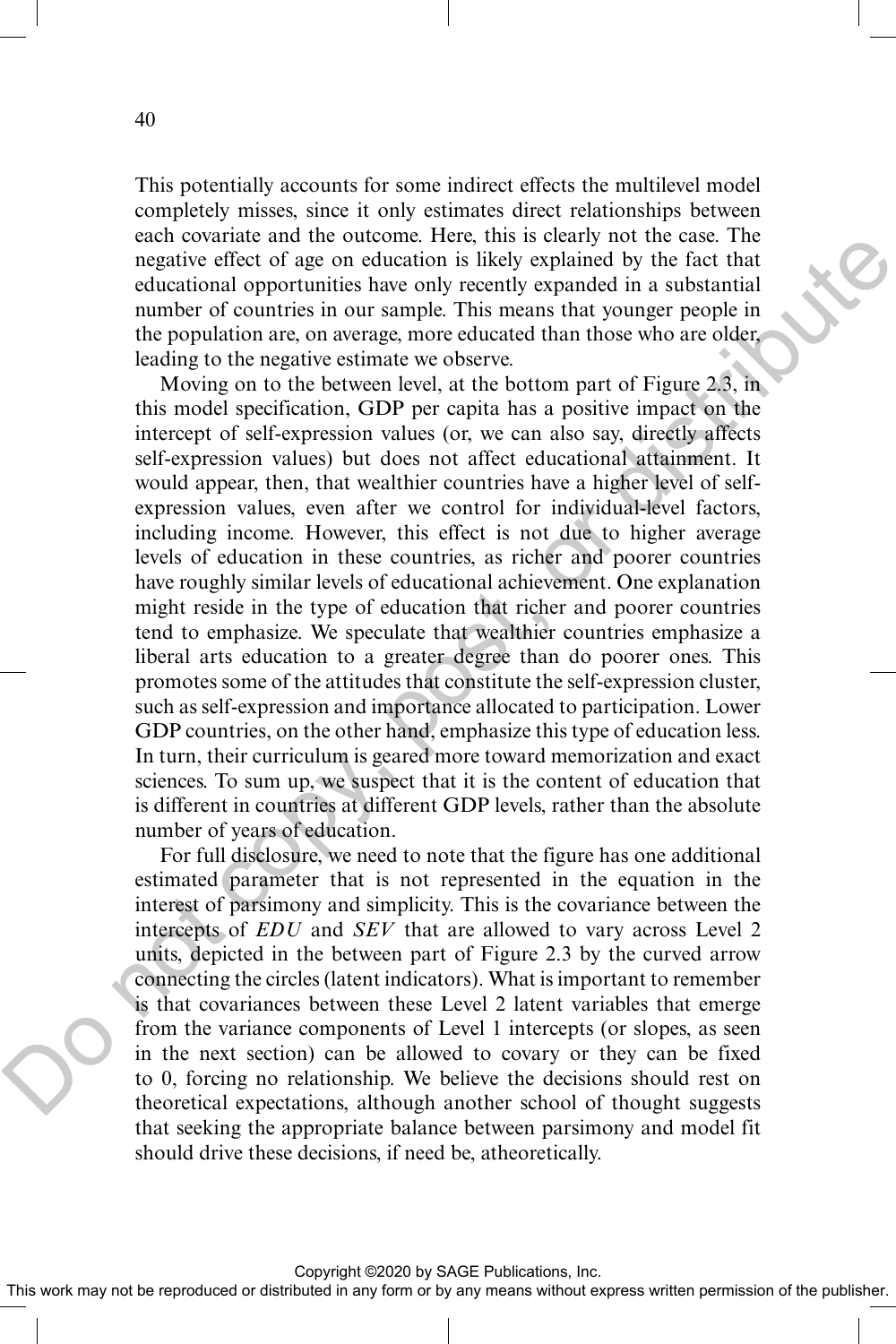We are confident in the added power of MSEM specifications in the case of hierarchical data structures, compared to MLMs or SEMs, irrespective of the actual conclusions drawn from the data. It is true that the individual-level effects of age, education, and income are roughly similar to those displayed in the previous model. At the same time, such a model specification allows us to offer a richer description of the effect pathways that operate in reality. We now see that age has both a direct effect on self-expression values, as well as an indirect effect, through education. The same can be said of the effect of education on self-expression values.

#### **Random Slopes Model**

The model specification presented in Figure 2.3 captures a snapshot of the relationships between self-expression values and age, income, and education, along with GDP per capita at the country level. The key insight from the model is that GDP per capita is associated with the level of self-expression values in a country, suggesting that bottomup pressures for democratic change could be more likely in wealthier countries (Epstein, Bates, Goldstone, Kristensen, & O'Halloran, 2006; but see Przeworski, Alvarez, Cheibub, & Limongi, 2000 for findings that go against this assertion). Furthermore, within countries, it is younger and more educated citizens who are more likely to harbor these values. metale of the actual contrastions unaw informing the state of the metal control of the method of the provision model. At the same time<br>similar to those displayed in the provision model. At the same time<br>such a model specif

Nevertheless, we contend that there is yet more to discover about the dynamics comprising the data-generating process. Breaking down the relationships between age, education, and self-expression values, we find heterogeneity in the effects of age and education (see Figure 2.4). While

**Figure 2.4** Bivariate Relationships Between Education, Self-Expression Values, and Age (individual country fit lines)



Copyright ©2020 by SAGE Publications, Inc.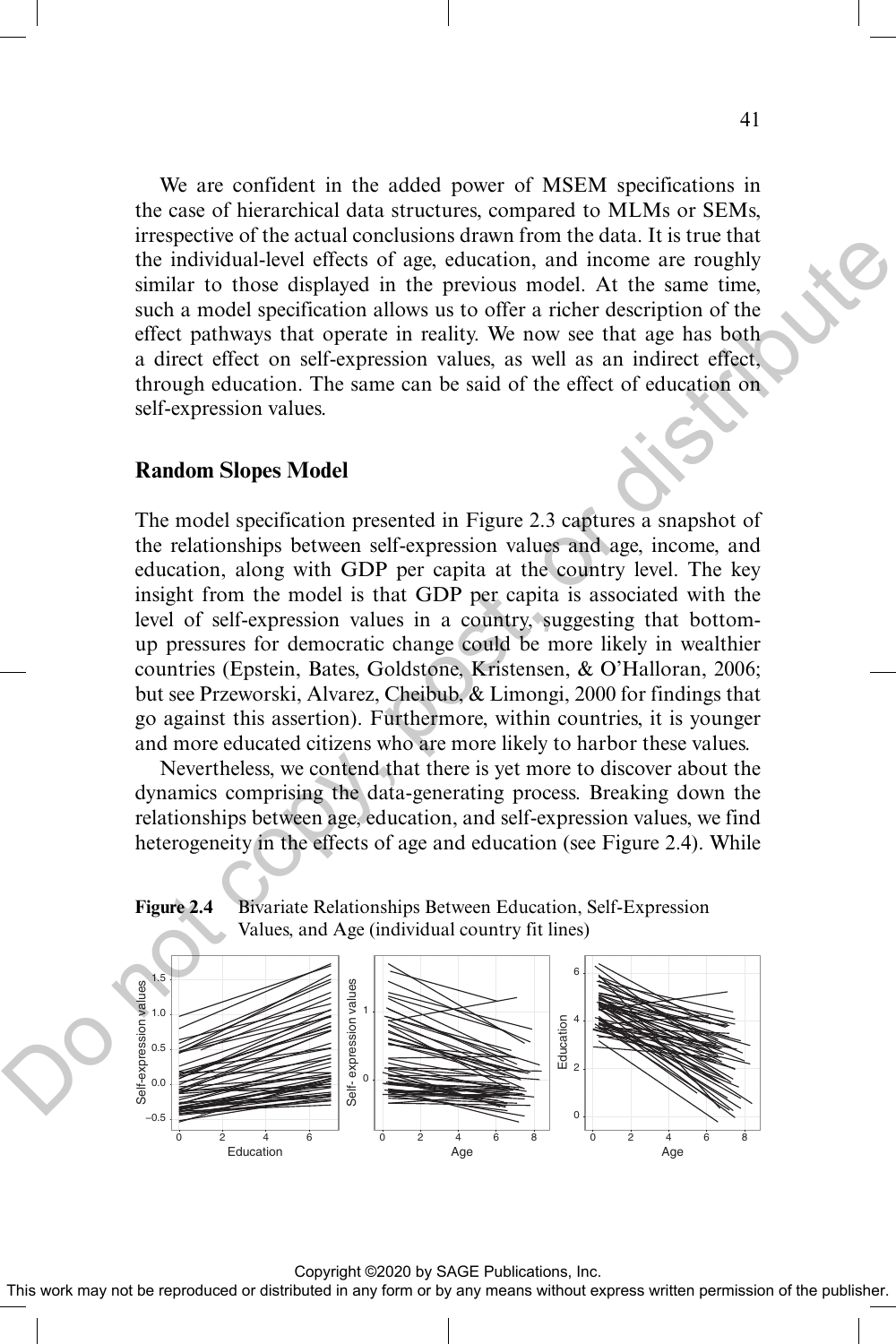the effect of education on self-expression values is mostly positive, it clearly has varying strength, with a maximum of 0.162 in the Netherlands and a minimum of –0.005 in Uganda (India is the only other country where this effect is negative). In a similar manner, for education, the effect is predominantly negative, with a minimum of  $-0.162$ in Denmark. At the same time, there are clearly situations where this effect is positive, such as Algeria, Hungary, Moldova, or the United States (six countries in total). Finally, the effect of age on education is predominantly negative: Older individuals are, on average, less educated, presumably due to the more restricted educational opportunities available to them when they were transitioning to adulthood. The strongest negative effect is found in Algeria (–0.876). There are, however, cases where this effect is positive (United States), as well as contexts with virtually no effect (the Czech Republic, Tanzania, or Uganda). As a result of this, in our final specification, we have also allowed these relationships to (randomly) vary across countries and have added GDP per capita as an explanatory factor for this variance. GDP per capita is a potential moderator for the slope of education on self-expression values, for the slope of age on self-expression values, and for the slope of age on education. In addition, as in the previous specification, the intercepts of education and self-expression values have been allowed to vary across countries and are predicted by GDP per capita as well. This is actually necessary; when a slope is allowed to vary across the Level 2 units, it is important to allow the intercept to vary as well. For this reason, a random slopes model is also always a random intercept model despite the fact that we just call it a random slopes model for short. annum and animalia on  $-0.005$  in the gauge that are long one.<br>
to the refer is select is negative). In a similar manner, for education, the effect is predicting the part of  $\sim 0.02$  in Demant. At the same time, there ar

Figure 2.5 presents a graphical depiction of this model, along with the results of the estimation procedure. In Equation 2.4, we only present the extended form of the specification.

$$
SEV_{ij} = \frac{SEV}{\gamma_{00}} + \frac{SEV}{\gamma_{10}}INC_{ij} + \frac{SEV}{\gamma_{20}} EDU_{ij} + \frac{SEV}{\gamma_{30}} AGE_{ij} + \\ + \frac{SEV}{\gamma_{21}} GDP_j EDU_{ij} + \frac{SEV}{\gamma_{31}} GDP_j AGE_{ij} + \frac{SEV}{\gamma_{01}} GDP_j + \\ + \frac{SEV}{\nu_{2j}} EDU_{ij} + \frac{SEV}{\nu_{3j}} AGE_{ij} + \frac{SEV}{\nu_{0j}} + \frac{SEV}{\epsilon_{ij}} \\ INC_{ij} = \frac{INC}{\gamma_{00}} + \frac{INC}{\gamma_{10}} EDU_{ij} + \frac{INC}{\gamma_{20}} AGE_{ij} + \frac{INC}{\epsilon_{ij}} \\ EDU_{ij} = \frac{EDU}{\gamma_{00}} + \frac{EDU}{\gamma_{10}} AGE_{ij} + \frac{EDU}{\gamma_{01}} GDP_j + \frac{EDU}{\gamma_{11}} GDP_j AGE_{ij} + \\ + \frac{EDU}{\nu_{1j}} AGE_{ij} + \frac{EDU}{\nu_{0j}} + \frac{EDU}{\epsilon_{ij}} \tag{2.4}
$$

Copyright ©2020 by SAGE Publications, Inc.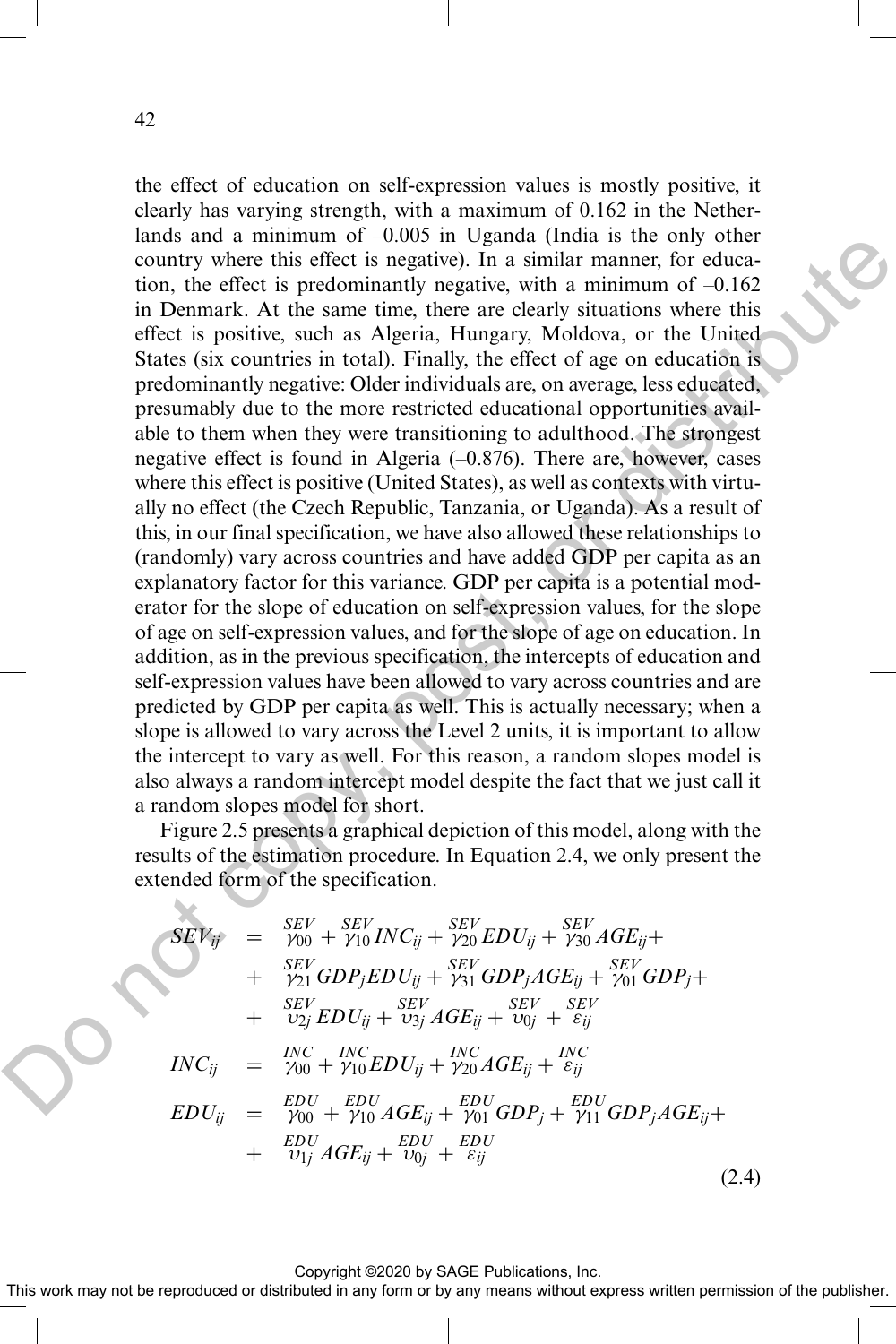

#### **Figure 2.5** Multilevel Path Model With Random Intercepts and Slopes (unstandardized coefficients)

The first change, as compared to the random intercepts model, is that the impact of *GDP* on education becomes significant. Allowing the slopes to vary also affected the variance of the intercepts of education, resulting in an improved ability of *GDP* to explain this variance  $\binom{EDU}{V01}$  = -0.289<sup>\*</sup>). GDP per capita also has a statistically significant moderation effect on the impact of education on self-expression values  $(S_{21}^{SEV} = 0.027^{***})$ , as well as on the slope of age when it is regressed on education  $\binom{EDU}{V01} = 0.117^{**}$ ). Finally, *GDP* also significantly influences the relationship between age and self-expression values  $\binom{SEV}{\gamma_{31}} = -0.018^{***}$ ).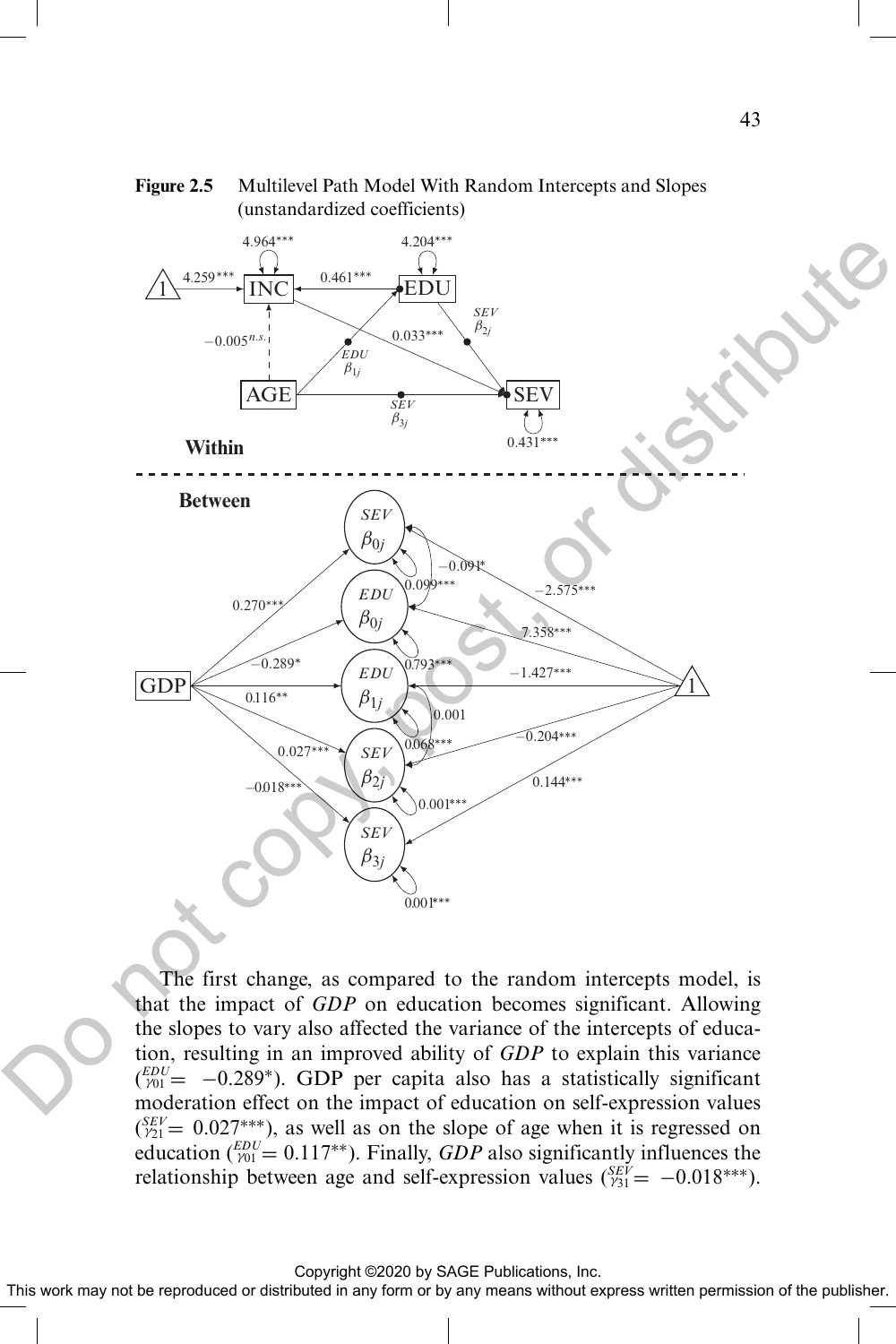For example, while in extremely poor countries, the effect of education on self-expression values is negative, the effect turns positive in wealthier countries. At the same time, though, in poorer countries, the effect of age on education is negative and relatively small. In wealthier countries, the effect of age on education is larger and even further in a negative direction. In essence, in wealthier countries, a reasonably large amount of education is the norm today, whereas this was not the case a mere five decades ago. For this reason, older people often have substantially less education than do younger generations. The same phenomenon is going on in poorer countries, but the variance in education for current generations is still quite high. For example, in societies where a high percentage of the population works in agriculture, people often stay away from schools to help run the family farm. While this could happen in wealthier countries as well, it is more common to send the person off for an agricultural degree first. In addition, fewer people stay in the more traditional sectors where continuing the family business requires no formal education. These are plausible reasons why the effect is weaker in poorer countries and stronger in wealthier ones. The first finding presented here could have been revealed by a standard MLM analysis; the second one could have only been formally tested in an MSEM model. countes. At its same tonic since that was entired to the react of the control of the cost of a control of education is negative and relatively small. In weathiner countries, the effect of age on ducation is the approximate

Further, note that the only Level 2 covariance that is included is the one that was estimated in the random intercepts model. If theoretically relevant, one could test additional covariance components, such as the relationships between the slopes or the relationships between the intercepts and the slopes. After careful theoretical development, we could potentially hypothesize how the intercept of one of the endogenous variables (such as income) is related to the relationship between education and self-expression values when considered on the country level. While these deep theoretical considerations have been sparse even in the multilevel regression modeling literature, that did not stop the method from becoming immensely popular among social scientists. As is also the case with multilevel models, with MSEM, our empirical models allow for greater flexibility than is normally encountered in our theoretical frameworks. However, to test such a relationship, we should not forget that our sample size at the country level is still 55, and a convenience sample at that, and that we are working with variance estimates that are already unstable due to the limited sample size. These estimates are extremely underpowered and hence quite unreliable even when statistically significant results are found. Unfortunately, larger samples are inconceivable for research using cross-country surveys in the absence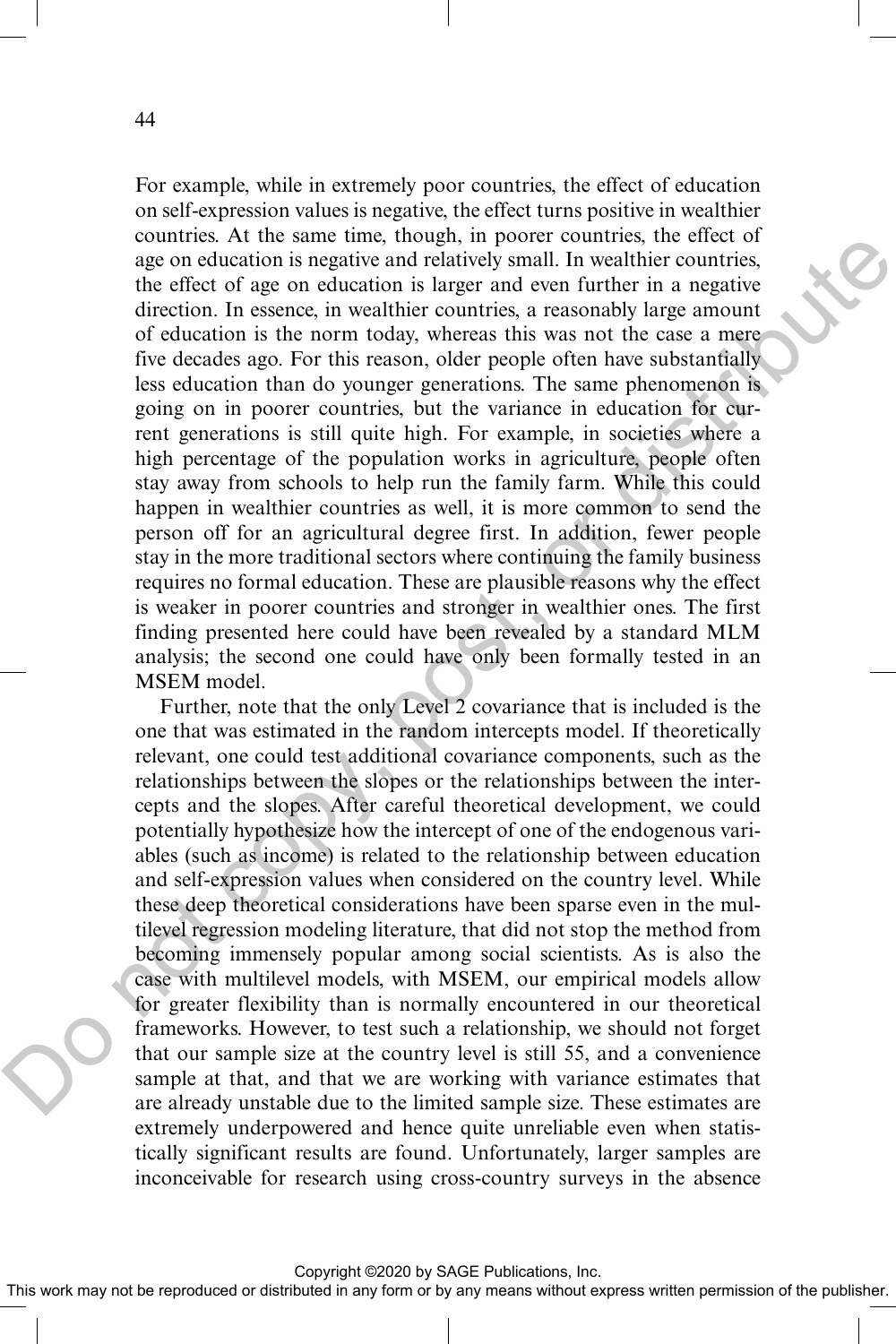|                   | Deviance<br>$(-2LL)$ | AIC.                             | <b>BIC</b> | Parameter |
|-------------------|----------------------|----------------------------------|------------|-----------|
| Random intercepts |                      | 460.015.6 460.049.6              | 460.196.8  | 17        |
| Random slopes     |                      | 457, 398.7 457, 444.7 457, 643.9 |            | 23        |

*Note:* Estimates from the random intercepts model are displayed in Figure 2.3, while those from the random intercepts and random slopes model are found in Figure 2.5.

of enough countries in the world but are very plausible when studying voters in precincts, students in classrooms, or patients of doctors, for example.

#### **Comparison of Random Intercepts and Random Slopes Models**

Comparing the random intercepts model with the random slopes model in Table 2.2, we get the sense that the latter represents an improvement in fit compared to the former. The deviance for the random intercepts model is 460,015.6, while for the random slopes model, it is 457,398.7. The difference between the two is 2,616.9, which is highly statistically significant when considering that the critical value for a  $\chi^2$  distribution with  $23 - 17 = 6$  degrees of freedom is 12.59. This suggests that the random intercepts model fits the data significantly worse than the random slopes model. Both the AIC and the BIC reinforce this conclusion as they are considerably smaller for the latter. Do not copy, post, or distribute

### **Mediation and Moderation**

One of the powers of MSEM over a simple multilevel regression model is our ability to test the "structure" of relationships that go beyond one dependent variable associated with multiple independent variables. Through this newly gained flexibility, we can test relationships of mediation inside our structure of associations, which opens up the potential for gauging direct and indirect effects of covariates of interest.

#### *Mediation*

A relationship of *mediation* exists in instances where an association between an exogenous covariate and an outcome can be shown to be transmitted through a third variable, the mediator. While moderation

Copyright ©2020 by SAGE Publications, Inc.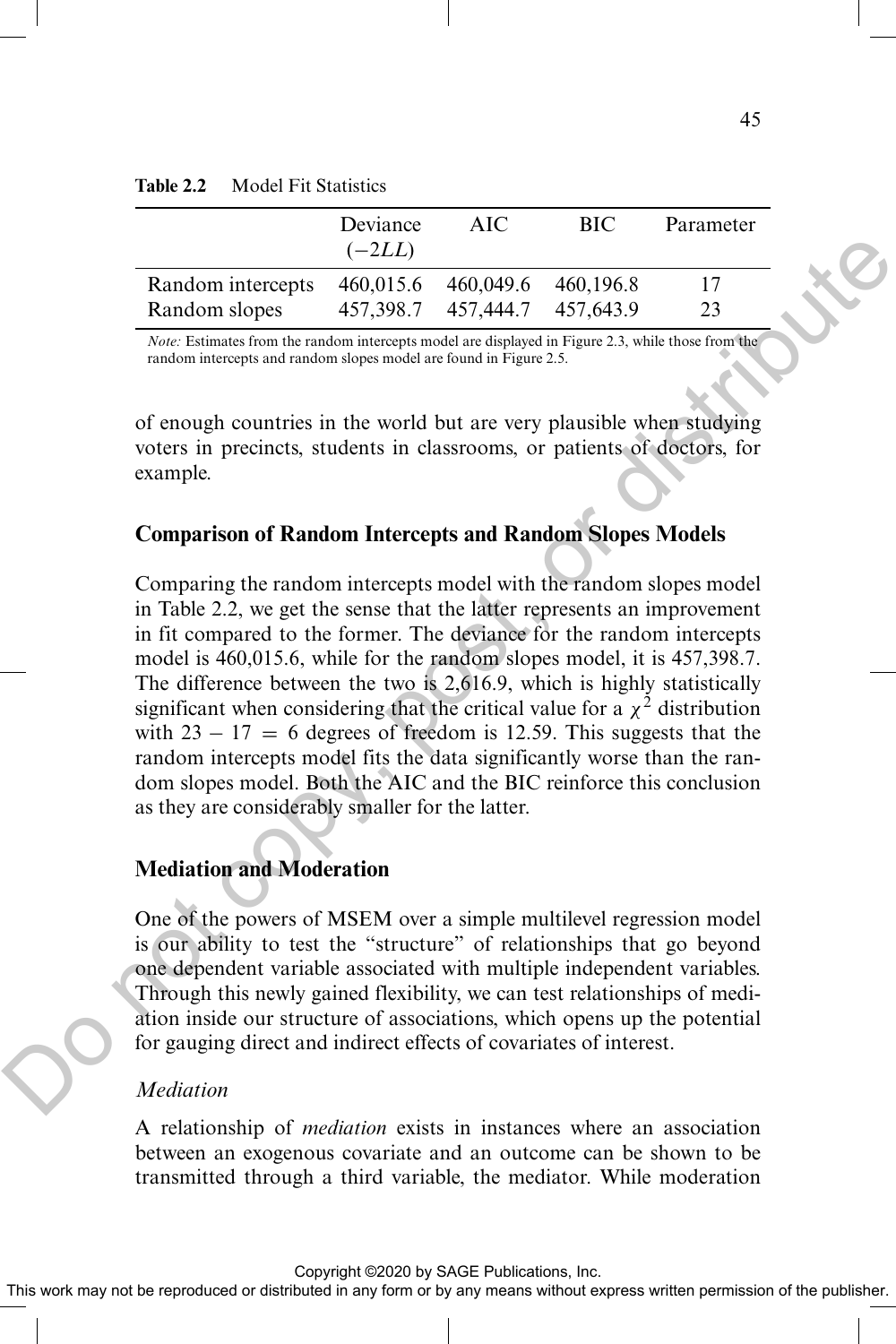

**Figure 2.6** Basic Framework for Statistical Mediation and Moderation

explains variations in the strength of the association between a covariate and an outcome, mediation will give a precise account of how this association is transmitted, under the form of a specific *transmission mechanism* (Baron & Kenny, 1986). Figure 2.6a depicts this instance, with *M* acting as a mediator in the relationship between *X* and *Y*. While providing a richer description of how social phenomena unfold, mediation also relies on a set of more stringent assumptions. The pathways depicted between *X*, *M*, and *Y* require that the researcher defend a strict temporal ordering, with *X* causally prior to *M* and *M* causally prior to *Y*.

When discussing the simple mediation framework (Baron & Kenny, 1986) in the context of multilevel models, the wide variety of configurations that can be produced with only three variables, *X*, *M*, and *Y*, cause difficulties for the standard MLM setup. Even a standard configuration, such as a Level 1 mediator for the relationship between a Level 2 exogenous covariate and a Level 1 outcome, leads to problems of confounding of within-group effects (from *M* to *Y*) and between-group effects (from *X* to *M*), as pointed out by Zhang, Zyphur, and Preacher (2009). Yet possibilities abound beyond this  $2 \rightarrow 1 \rightarrow 1$  situation, if we use the notation convention introduced by Krull and MacKinnon (2001), where the numbers denote the level at which a certain variable in the mediation chain is. We could have instances where a Level 1 *M* mediates the association between a Level 1 *X* and a Level 2 *Y* (1  $\rightarrow$  1  $\rightarrow$  2). These *micro-macro* effects (Snijders & Bosker, 1999), along with a variety of  $2 \rightarrow 1 \rightarrow 2, 1 \rightarrow 2 \rightarrow 2$ , or even  $1 \rightarrow 2 \rightarrow 1$  configurations, cannot be tested at all in a standard MLM setup, due to its inability to accommodate an outcome variable at the Level 2 (Preacher, Zyphur, & Zhang, 2010, p. 211). This is where the MSEM framework proves particularly useful. EX<br>
(a) Mediation (b) Moderation<br>
(b) Moderation<br>
explains variations in the strength of the association between a comprise<br>
and an outcome, mediation will give a precise account of how this sissec-<br>
and an outcome, media

> In the example multilevel structural equation models presented, we have multiple relationships that could have both direct and indirect effects on self-expression values. One clear example is the relationship

> > Copyright ©2020 by SAGE Publications, Inc.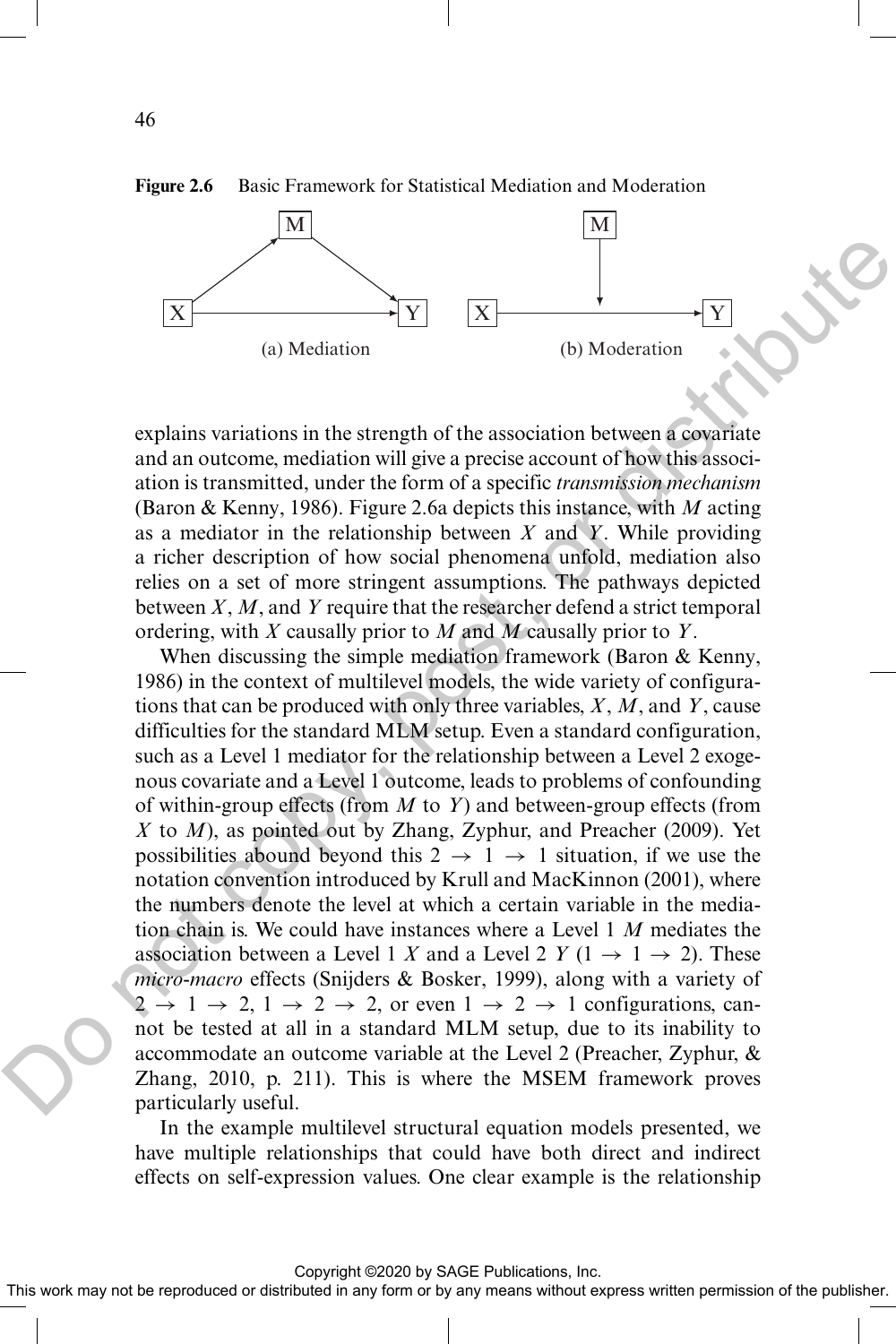between age and self-expression values. In the multilevel regression model of Figure 2.1, we see that the impact of age on self-expression values is −0.033∗∗∗. The estimate based on the random intercept model in Figure 2.3 is actually identical. But Figure 2.3 highlights that the relationship between age and self-expression values can go through education, given that age and education are related. So, in addition to the direct effect of age, obtained after partialling out the influence of education and income, there also exists an indirect effect of age, transmitted through education.<sup>2</sup> In this specific instance, then, we are dealing with  $a 1 \rightarrow 1 \rightarrow 1$  mediation setup. In a single-level SEM, we would use tracing rules to find the indirect effect of age on self-expression values through education. It would simply be the product of the coefficient from age to education and education to self-expression values (the *product-of-coefficients* method).

However, in a multilevel setting, the two random slopes coefficients are assumed to be random variables with a bivariate normal distribution, which means that applying this simple rule would lead to biased estimates (Kenny, Korchmaros, & Bolger, 2003). In practice, the expected value of an indirect effect is the multiplication of the two coefficients plus their covariance (Goodman, 1960; Kenny et al., 2003). Therefore, to find the indirect effect of age on self-expression values, we look at the product of the mean effect from age to education and education to selfexpression values, summed with the covariance between the two. This rule only applies if both of the paths have a random effect.<sup>3</sup> The maximum likelihood estimate of this product is  $\gamma_{10}^{EDU}$   $\frac{SEV}{\gamma_{20} + Cov(\gamma_{10}, \gamma_{20})} =$  $-1.427 \times (-0.204) + 0.001 = 0.293^{**}$ .<sup>4</sup> Similarly, education has a direct effect on self-expression values  $\binom{SEV}{120} = -0.204***$ ), as well as an indirect one, through income. In this case, single-level tracing rules apply, since at least one of the paths, or in our case both education on income and income on self-expression values, is not allowed to vary across countries. Therefore,  $^{INC}$ <sub>2FV</sub> = 0.015<sup>\*\*\*</sup>. values is  $\approx 0.003$ . The examine based on the instantaneous of the small increase of the particles and state particles and the particles control and the exact of the continue of the continue of the direct effect of age,

 $2$  We also theorized an indirect effect through income, but the results revealed that age does not explain income, at least in our model specification.

<sup>&</sup>lt;sup>3</sup> The implementation of this formula in various software packages is given by Bauer, Preacher, and Gil (2006).

<sup>&</sup>lt;sup>4</sup> The standard error–based confidence intervals for this product can be obtained directly through maximum likelihood estimation using Sobel's (1982, 1986) delta method (Bollen, 1987)—not to be confused with the delta parameterization available in *Mplus* for categorical outcomes. In small samples, this estimate may be biased, in which case a bootstrap is preferable (Preacher et al., 2010).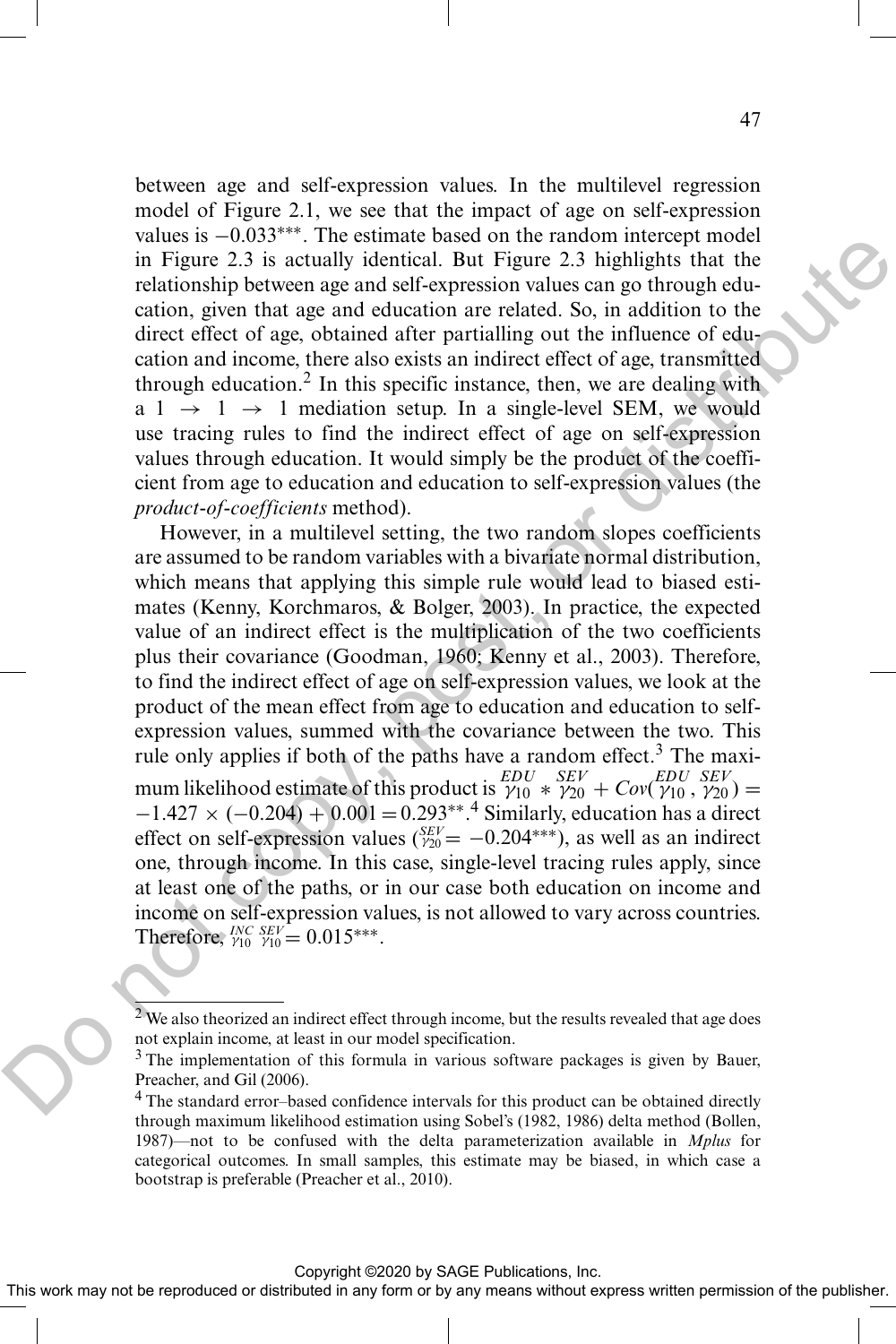The model we test, though, presents an additional mediation: *GDP*, a Level 2 exogenous covariate, exerts its effect on lower-level variables (like education and self-expression values) both directly and indirectly through its effect on a Level 1 covariate of self-expression values: education. This is a  $2 \rightarrow 1 \rightarrow 1$  configuration. In the MLM setting, the direct effect of *GDP* on self-expression values is transmitted through the intercept of *SEV*, which is allowed to vary across the countries.

Figure 2.7 extracts just the parts of the model that are of interest when assessing the direct and indirect effect of *GDP* on self-expression values: the slope of *EDU* on *SEV* and how this slope, as well as the intercepts of *EDU* and *SEV*, are affected by *GDP*. Here, the line separating the levels of analysis is now vertical and the mediation is presented in the usual triangular form. At the individual level, the effect of GDP per capita on self-expression values is clearly moderated by educational achievement  $\binom{SEV}{121} = 0.027$ <sup>\*\*\*</sup>). At low levels of GDP per capita, the gap between those with high and low education is *larger* than the corresponding gap in countries with high levels of GDP per capita. At the same time, the impact of *GDP* on self-expression values confirms what we discovered in our random intercepts specification: Wealthier countries exhibit higher levels of self-expression values in the citizenry. the cutation and serven source of the currely solution and the denoted in the MLM setting, the distributed first is a 2  $\sim 1$  - 2 contained through the interact effect of  $GDP$  on self-expression values is transmitted thr

Note how, as opposed to the model in Figure 2.3, in Figures 2.5 and 2.7, *GDP* has a significant impact on education  $\binom{EDU}{V01} = -0.289^*$ ). This significant path is what makes the assessment of a potential indirect effect of GDP per capita on self-expression values worthwhile. Once again, just like in single-level SEM, the maximum likelihood estimate of the indirect effect of *GDP* on *SEV* is the product of the two direct paths: from *GDP* to *EDU* and from *EDU* to *SEV*. In this case, this yields a significant positive effect:  $\frac{EDU}{V01} \times \frac{SEV}{V20} = -0.289 \times -0.203 = 0.059**$ , which is depicted in Figure 2.7 using a dotted arrow.

### *Moderation*

Unlike mediation, *moderation* refers to an instance where a variable alters the strength or direction of the relationship between an exogenous and an endogenous variable (Baron & Kenny, 1986, p. 1174), as is depicted in Figure 2.6b. In this framework, there is a debate on the causal ordering of *X*, *M*, and *Y*. Kraemer et al. (2008; 2002) argue that *M* must be prior to and uncorrelated with *X*. For this reason, for example, the same variable could not be a mediator and moderator at the same time, since a mediator *M* is necessarily directly associated with

48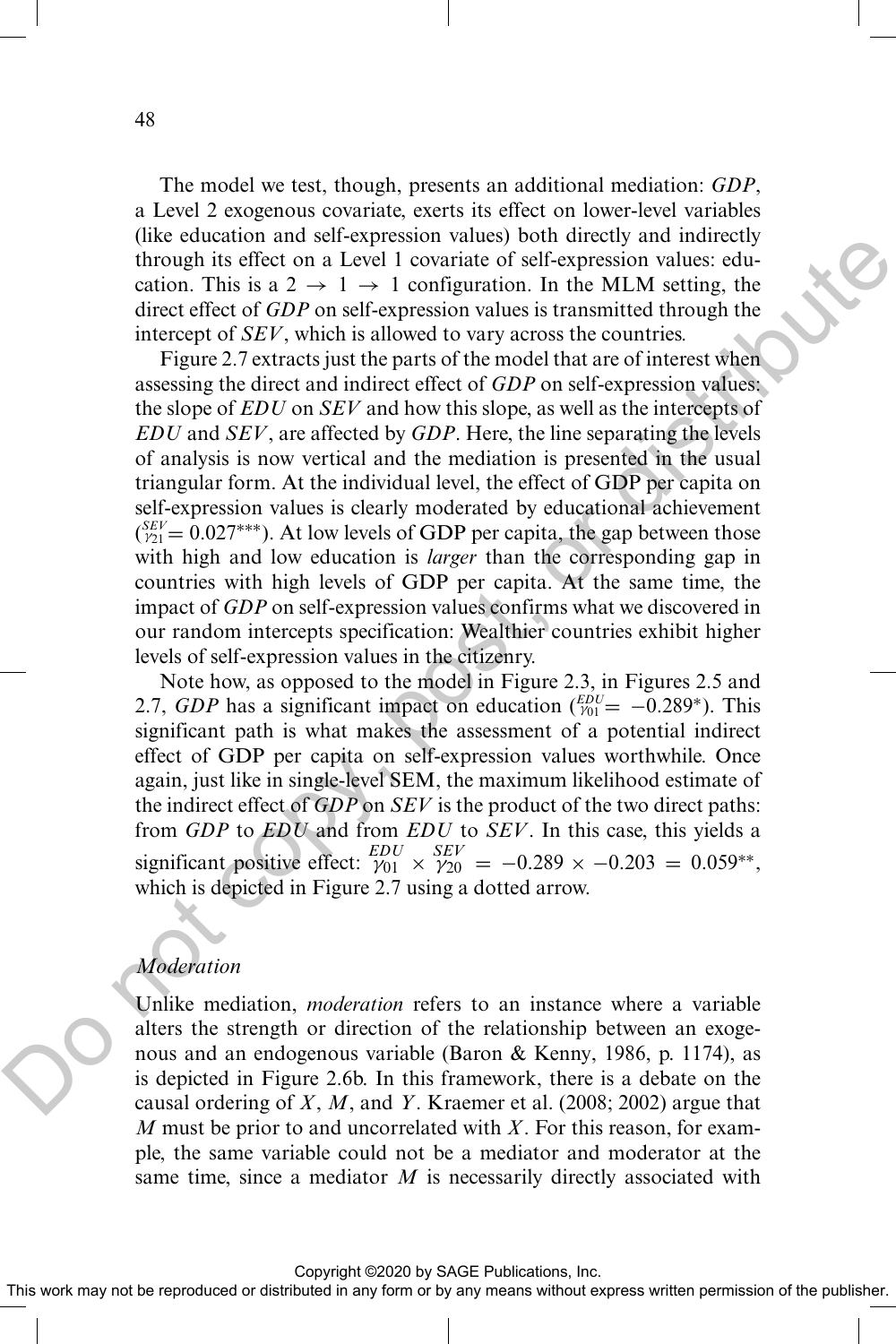

#### **Figure 2.7** Moderated Mediation Effect in the Slopes Model

*Note:* Figure includes only the variables involved in the effect of *GDP* on self-expression values, both directly and through education. The line separating the levels of analysis is now vertical and the mediation is presented in the usual triangular form.

*X* by means of a causal pathway. Hayes (2013, pp. 399–402), however, demonstrates mathematically how this independence between *M* and *X* is not a requirement, and therefore, the causal link between *X* or *Y* and *M* could be modeled if it makes theoretical and substantive sense. Hayes (2013, pp. 209–210) lists a large number of theories in social sciences that rely on evidence provided by moderation. Petty and Cacioppo's (1986) *elaboration likelihood model*, for example, relies extensively on arguments that imply moderation. Persuasion effects will be stronger depending not only on characteristics of the message (e.g., if it originates with an expert) but also on an individual's motivation and ability to think about the specific topic that the message addresses. In their account, individual motivation moderates the association between message characteristics and persuasion. Solt's (2008) updated version of Goodin and Dryzek's (1980) *relative power theory* sees income inequality as moderating the relationship between income and political participation: In countries with higher inequality, the difference in terms of participation between rich and poor voters is higher than in countries with lower-income inequality. **EDU**<br> **EDU**<br> **EDU**<br> **EDU**<br> **EDU**<br> **EVALURE TRANS (EDU)**<br> **EVALURE TRANS (EDU)**<br> **EVALURE TRANS (EXECUTED)**<br> **EVALURE TRANS (EXECUTED)**<br> **EVALURE TRANS (EXECUTED)**<br> **EVALURE TRANS (EXECUTED)**<br> **EVALURE TRANS (EXECUTED)**<br>

In the model we test here and which we present in a truncated form in Figure 2.7, GDP per capita has a direct effect on education and self-expression values but also moderates the relationship between education and self-expression values. In countries with high GDP (or, in this case, the natural logarithm of GDP), the negative relationship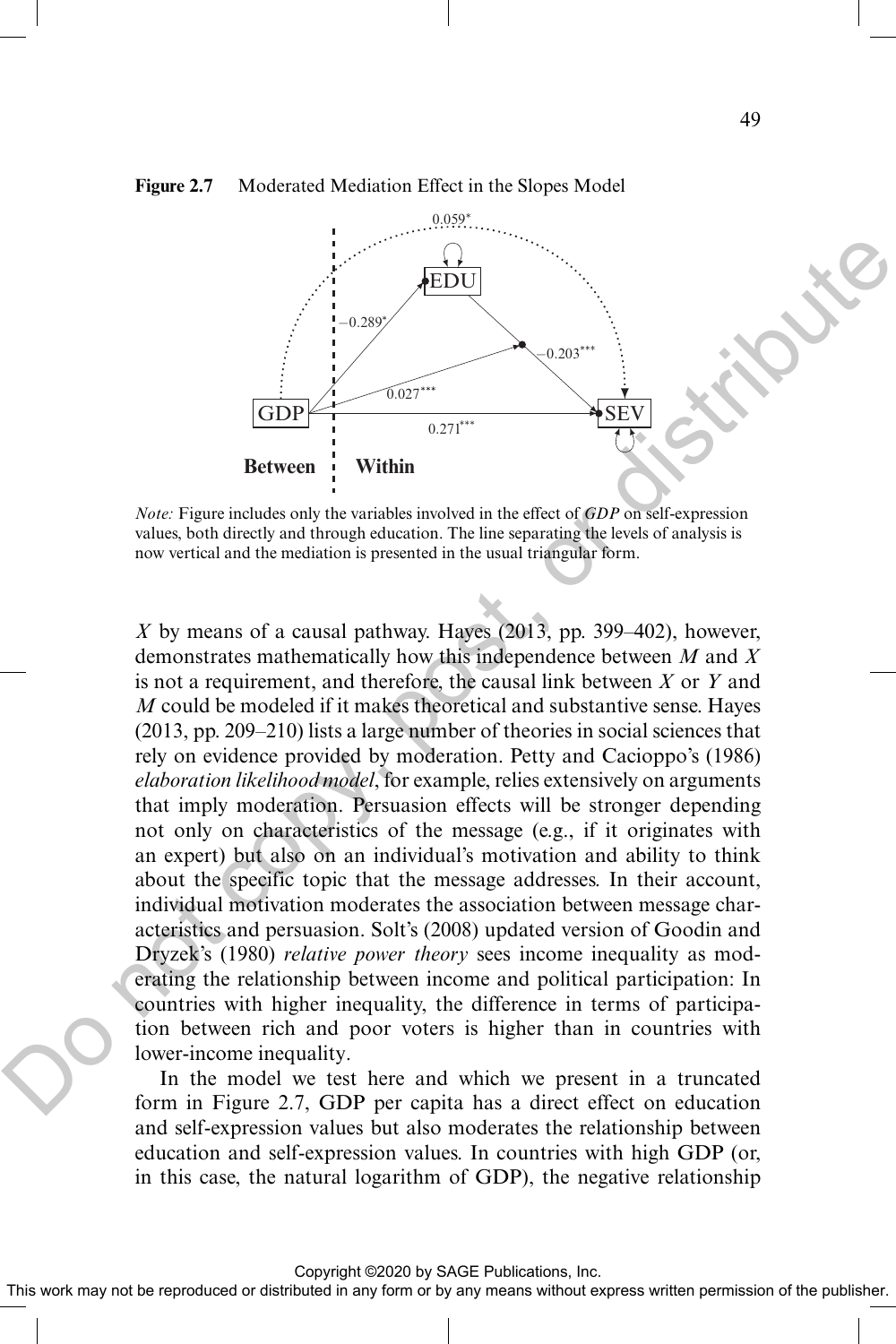between education and self-expression values becomes weaker. This represents precisely the type of moderated relationship we have discussed above, which takes place between a Level 2 moderator and a Level 1 relationship. A second mediation relationship is present in Figure 2.5, although not also depicted in Figure 2.7: The impact of age, mediated by education, is now also moderated by *GDP*. 5

In essence, the random slopes model gives us the ability to test both direct and indirect relationships moderated by higher-level characteristics. In addition to this between-level moderation of within-level relationships, it is possible to assess direct and indirect effects of a higher-level (between-level) phenomenon on a lower-level (within-level) outcome. We have seen from Figure 2.5 how, in the presence of random slopes, it is somewhat difficult to read within-level direct and indirect effects. One has to consult the structure in both the within and the between level. When aiming to assess direct and indirect effects across levels, the situation is quite similar.

In the random slopes model, these sets of relationships become more complex. The first issue that is apparent is that between Figures 2.3 and 2.5, the sign of the direct effect of age on self-expression values has changed. This may not be apparent at first glance in Figure 2.5 as this relationship is now allowed to vary across the countries, making it a latent variable in the between level. Still, this latent's mean expressed on the path going from the triangle to  $\frac{SEV}{\beta_{3j}}$  highlights how this relationship is now positive and significant and not negative and significant. The reasons for this change are manifold. First, this model is substantially different and, based on the comparison of fit, better describes the data. Some of the indirect effects are now modeled differently. More important, though, in the second model, an interaction is modeled explicitly. The impact of age on self-expression values, now moderated by *GDP*, above, when takes place testeds a Level 2 and<br>other having in the signal and the standard and the standard and the<br>relationship is present in Figure 2.5, although not also depicted in Figure 2.7<br>although on data depicted

 $5$ In the interest of clarity, as well as to assist the reader in absorbing these concepts, we have chosen to present these two concepts as separate. In our model, though, the connections between *GDP*, education, and self-expression values represent a fairly typical case of moderated mediation across two levels of analysis: country and individual. In SEM, moderated mediation is typically modeled on a single level of analysis through the inclusion of the product of the moderator and the explanatory factor of interest, which is included as a new variable in the model. This is not the case here. The product variable is not explicitly included as an additional variable; rather, the moderation is modeled as the impact of a between variable on the random effect of a path.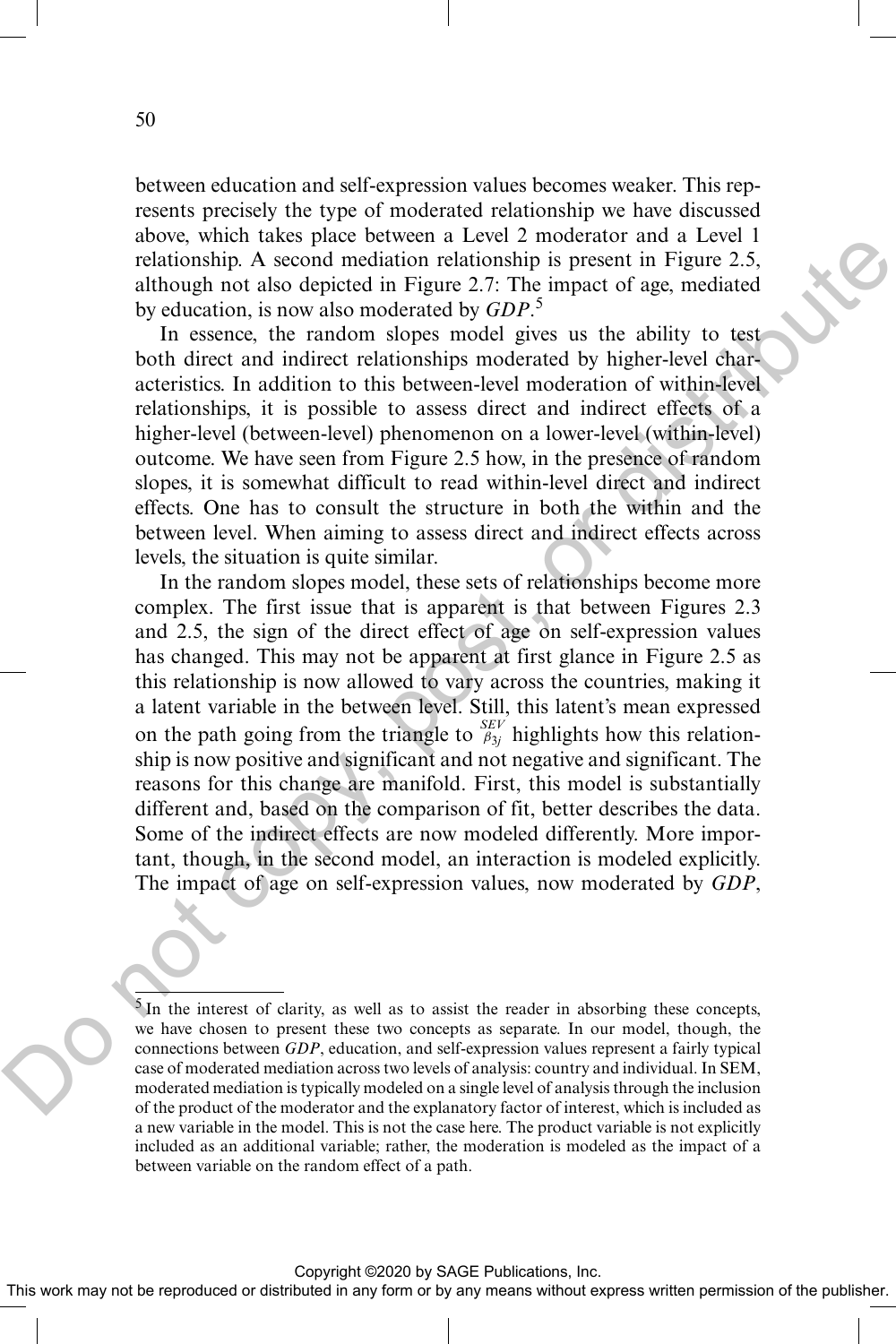decreases with every doubling of GDP. Considering the range of GDP's logarithm (between 6.99 and 11.23 in this data set), this interaction does not fully account for the change here, but it is true that for the United States, this direct impact (which, we should not forget, is also controlling for indirect impacts) is estimated to be negative.

#### *Centering in MSEM*

The reader might be puzzled as to why we did not use a common technique in the multilevel modeling world for easing the interpretation of this interaction: centering. Widely discussed in the multilevel modeling literature (Enders & Tofighi, 2007; Kreft, de Leeuw, & Aiken, 1995; Paccagnella, 2006), centering is also applicable in the case of multilevel structural equation models. To produce a more meaningful interpretation of coefficients, centering can take the form of either group mean or grand mean centering (see Enders & Tofighi, 2007). If *GDP* were grand mean centered, the direct effect of age on self-expression values would be estimated for the average GDP level (as *GDP* would be 0 for the country with the average GDP). Group mean centering of Level 1 variables, on the other hand, changes their interpretation as well as their estimated effect on a Level 1 outcome. This occurs because group mean centering (subtracting the average for each country out of the measured values on an indicator such as age or income) erases all between-country variation in a variable. In the aftermath of this procedure, all that is preserved is relative positions of Level 1 units inside a group. Although the average age in Japan is much higher than the average age in Egypt, after centering, only relative differences between individuals inside a country would be preserved. This produces a clear estimate of a Level 1 variable's effect on a Level 1 outcome, disregarding all dynamics between countries. not the mean of the many leads of the state for the measure of the comparison of the measure of the measurement of the measurement of the measurement of the measurement of the measurement of the measurement of the measure

In MSEM, centering is complicated by the possibility of statistical associations between indicators measured at various levels of the data hierarchy. MSEM can not only accommodate the standard path modeling situation  $(1 \rightarrow 1 \rightarrow 1)$ , but it can also estimate more intricate pathways of association:  $2 \rightarrow 1 \rightarrow 1, 1 \rightarrow 2 \rightarrow 2$ , or even  $1 \rightarrow 2 \rightarrow 1$ . This added flexibility comes at the cost of greater care when deciding whether a relationship in the pathway should be estimated based on within or between variation.

We begin our discussion by relying on a framework proposed by B. O. Muthén and Asparouhov (2008). Multilevel mediation can be estimated by partitioning the multilevel structural equation model into (1) a measurement model, (2) a "within" structural model, and (3) a "between"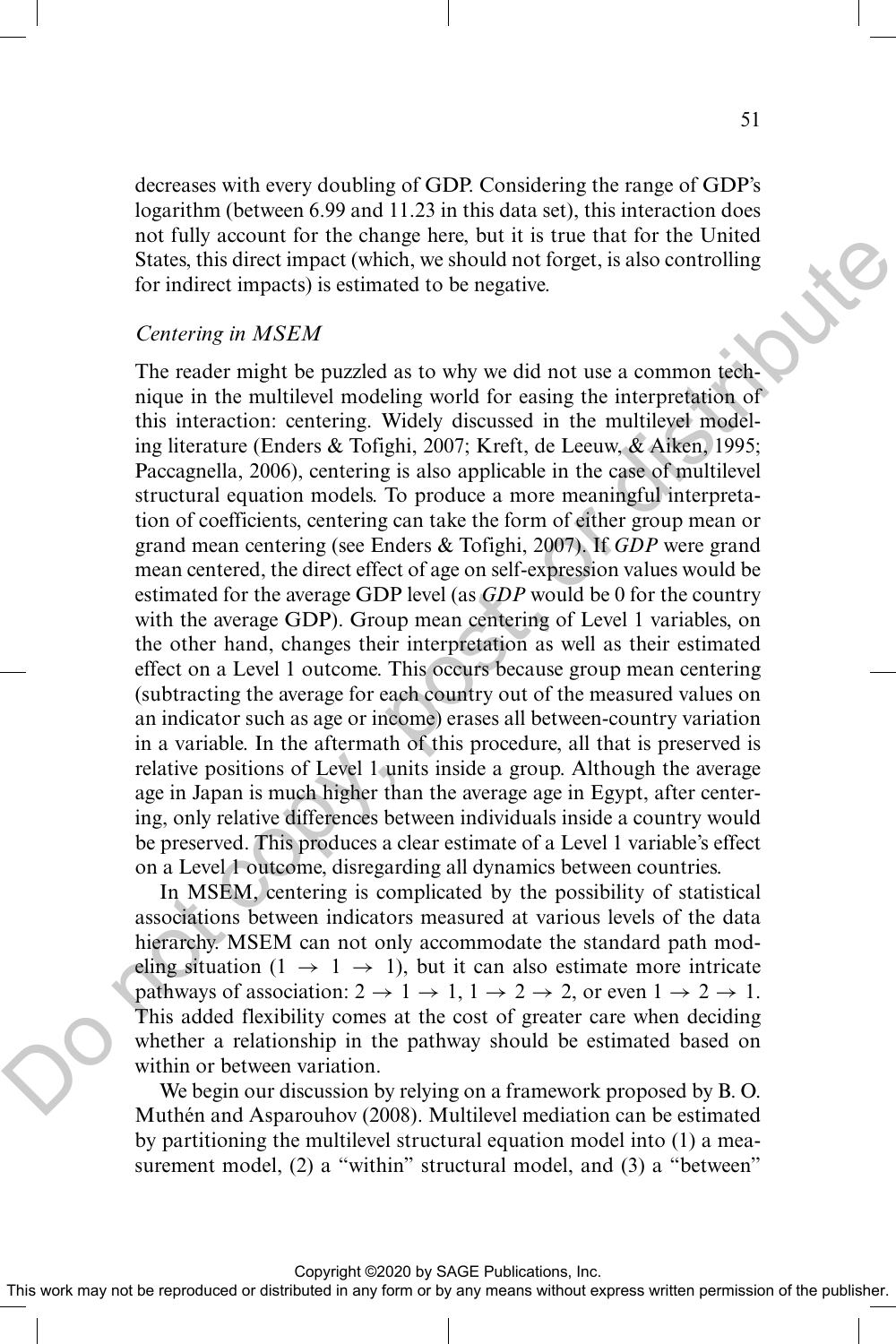structural model.<sup>6</sup> To achieve this separation of the structural model, each Level 1 observed indicator is partitioned into a "within" and a "between" latent component. These are then used to specify the (2) and (3) models: A 2  $\rightarrow$  1 component would be estimated using only the "between" latent of the Level 1 indicator, while the continuing  $1 \rightarrow 1$  pathway would be estimated using only the "within" latent of the same indicator.

In *Mplus*, these steps are performed automatically as part of the estimation procedure, even if the data contain raw (before centering) versions of the indicators (Preacher et al., 2010, p. 215).<sup>7</sup> The reader should therefore be confident that centering was performed in the analyses we report so far, even though we have not discussed centering until now. Taking the example of the model presented in Figure 2.5, the "within" effect of education on self-expression values is estimated using only "within" variation in education, as *Mplus* has already performed the decomposition into two latents we discuss above. On the other hand, the "between" effect of GDP per capita on the intercepts for education is estimated using only "between" variation in education. notes the matrix than the latter and the set in the set in the set in the set in the set in the behavior  $\ln A$  is  $\lambda \rightarrow 1$  component would be estimated using only the "othewn" latent of the Lovel 1 indicator, while the co

Other software does not automate this partitioning process, which is why the researcher is entrusted to perform it. In such instances, a researcher would construct the group-level latent *configurational* construct (using the terminology introduced by Kozlowski & Klein, 2000) out of the individual-level observed indicators. Following this, the researcher would proceed as in standard MLM by making sure that any  $1 \rightarrow 1$  pathway is estimated using the "within" latent and that a  $2 \rightarrow 1$ or  $1 \rightarrow 2$  pathway, or even the more complicated patterns found in threelevel MSEM, is estimated using the "between" (*configurational*) latent.

# **Summary**

This chapter highlighted examples that are possible when path analyses are extended into the multilevel framework. The kind of modeling flexibility demonstrated here is simply not possible using a basic multilevel

Copyright ©2020 by SAGE Publications, Inc.

This work may not be reproduced or distributed in any form or by any means without express written permission of the publisher.

<sup>&</sup>lt;sup>6</sup> We encourage more advanced readers to consult B.O. Muthén and Asparouhov's original text or, at a minimum, the brief exposition made by Preacher et al. (2010).

<sup>&</sup>lt;sup>7</sup> See also the original discussion in L. K. Muthén and Muthén (1998–2017, p. 261) related to group mean centering when disentangling "within" and "between" variance components for latent covariate decomposition.